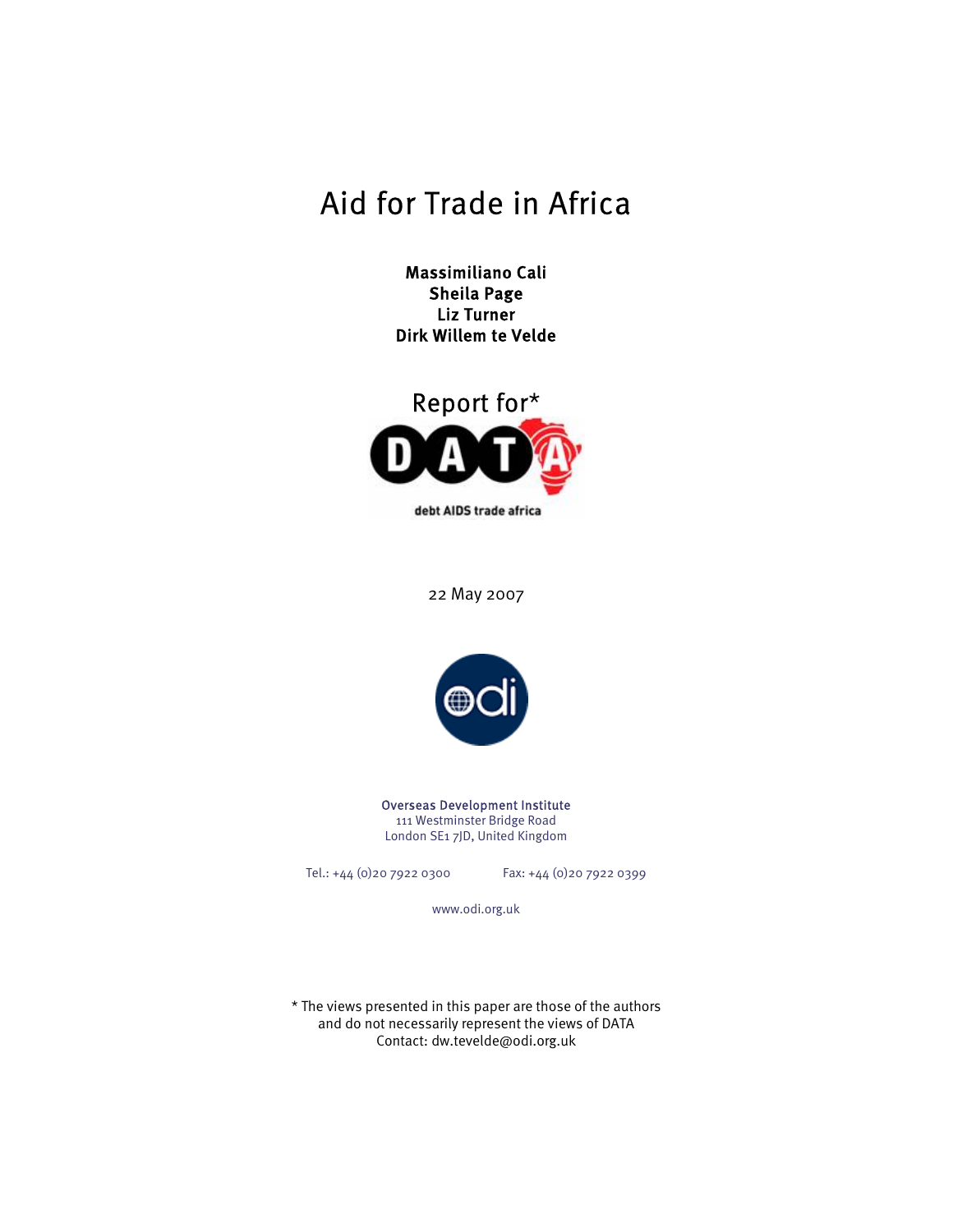# Abstract

This paper assesses the cost and current donor commitments on Aid for Trade in Africa and considers possible success stories.

It suggests the annual costs of implementing WTO agreements are between US\$  $0.7 -$ 1.7 billion, while annual (trade-related) infrastructure needs in Africa are between US\$ 10 – 20 billion. If a very broad definition of productive capacity building is included, annual skills development needs in Africa are US\$ 1.9 billion.

### Annual costs of aid for trade for Africa

| <b>Broad area</b>                                    | Cost estimate (bn US\$) |
|------------------------------------------------------|-------------------------|
| Implementing WTO agreements                          | $-1.7$<br>0.7           |
| Infrastructure needs                                 | $10 - 20$               |
| Skills enhancements for trade related private sector | 1.9                     |
| development                                          |                         |

Sources: see paper on Aid for Trade in Africa

Donors have increased their aid for trade spending to Africa from around US\$ 2.5 billion to US\$ 4 billion over 2001-2005. The EC is an important driver behind this increase, although it earmarked US\$300 million exclusively for regional programmes between 2002 and2007. Without such spending, aid for trade was US\$3.8 billion in 2005. Most aid for trade goes first to infrastructure, then trade development, and finally to trade policy and regulations. Excluding infrastructure, aid for trade in Africa increased from US\$ 0.4 billion in 2001 to US\$ 0.6 billion in 2005.

It is difficult to assess the effectiveness of trade-related assistance given poor use of indicators and poor measurements; nevertheless, there are instances where aid for trade has led to greater coordination on trade in African countries (e.g. Tanzania) and can be regarded a success. Generally, the provision of infrastructure provision is related positively to trade and growth, and more work needs to be done to determine whether aid for infrastructure has been helpful.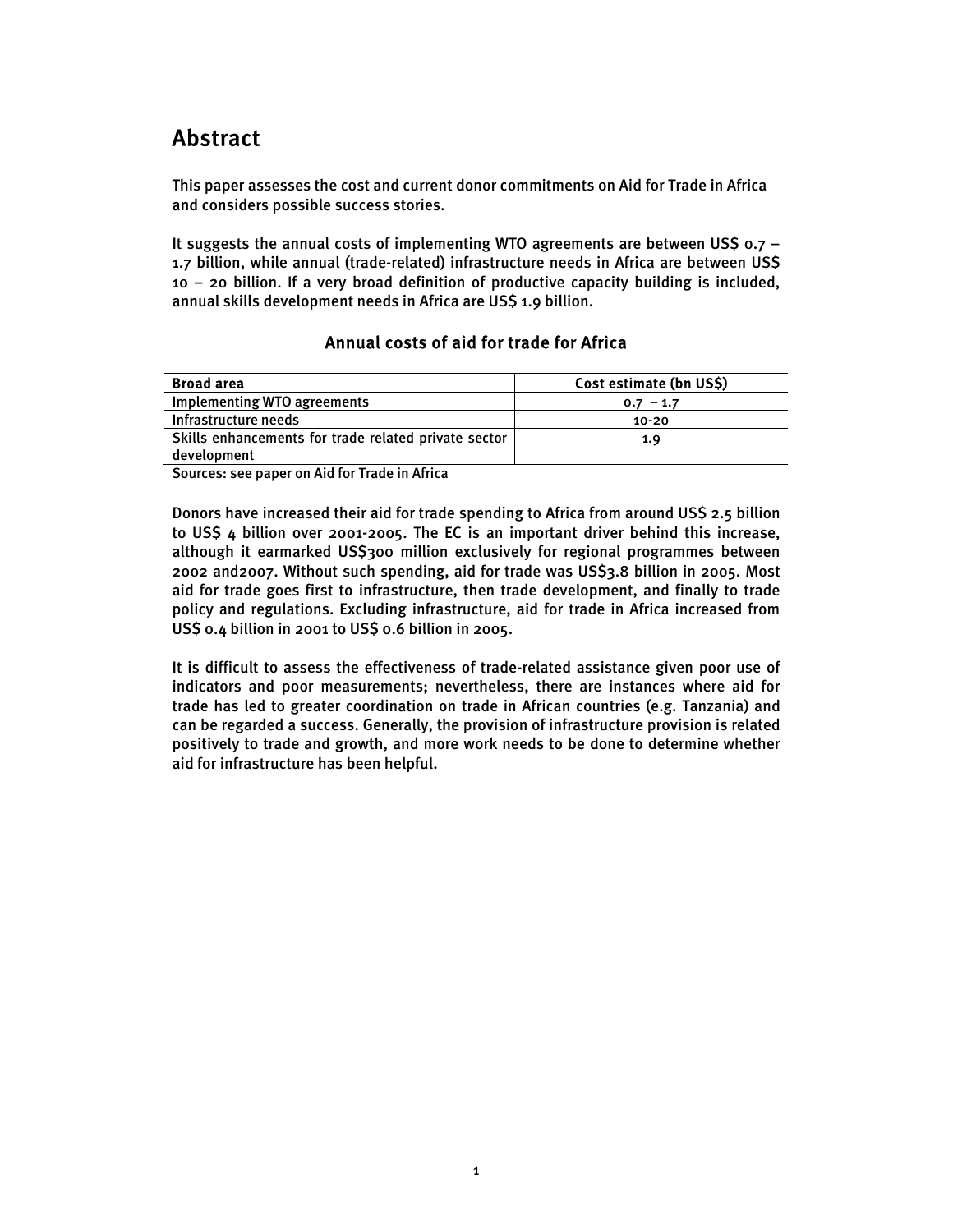# **Table of contents**

| Appendix B Individual country comparisons on infrastructure needs25   |  |
|-----------------------------------------------------------------------|--|
|                                                                       |  |
|                                                                       |  |
| Appendix E How reliable is the OECD/WTO database on Aid for Trade? 31 |  |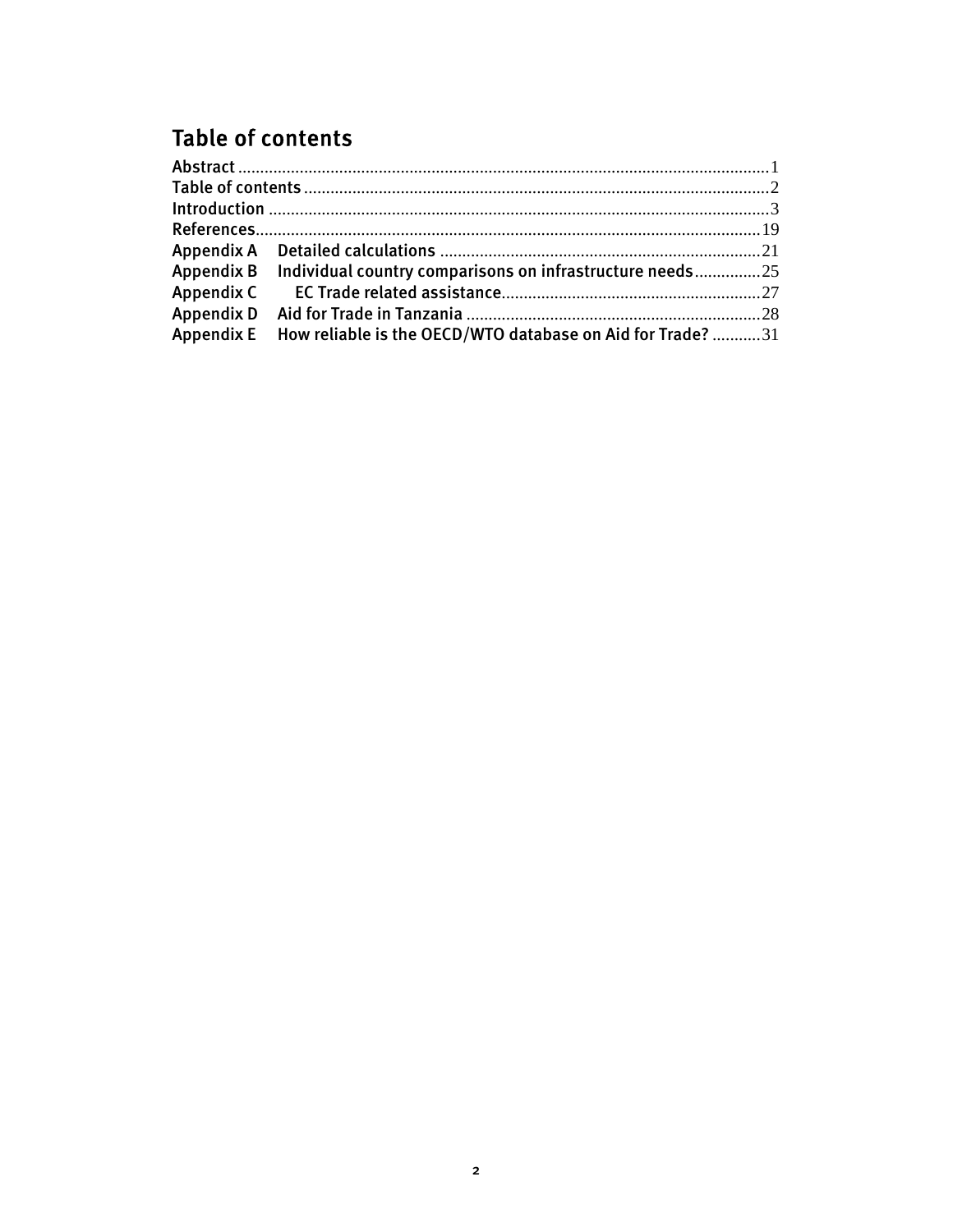# Introduction

Aid for Trade has emerged as an important topic for those examining aid and trade in developing countries.<sup>1</sup> Aid for Trade was firmly established as a concept when the World Trade Organization's (WTO) Sixth Ministerial Conference in Hong Kong (December 2005) led to the set up of a Task Force on Aid for Trade. The Task Force reported to the WTO membership in July 2006, and the General Council endorsed its recommendations on 10 October 2006. The Aid for Trade Task Force laid down the scope of aid for trade.

The Director General of the WTO, Pascal Lamy, followed up the Task Force recommendations in the DG's report on Aid for Trade to the General Council 14-15 December 2006<sup>2</sup>. He suggested the operationalisation should be evident from monitoring activities occurring at three levels: first monitoring to assess global aid for trade flows using the OECD-DAC CRS database and increase transparency on pledges and disbursements, second monitoring to evaluate reports by development agencies, and monitoring and evaluation of in-country aid for trade.

There are several gaps and concerns not properly addressed in post Hong Kong Aid for Trade discussions. First, there is no guarantee current pledges will actually lead to additional Aid for Trade not only because it is unclear how additionality will be measured, but also because the amounts differ and were re-announced several times. An additional concern involves the difficulty of obtaining a detailed assessment of aid for trade costs; only a handful of studies describe this information. Secondly, Aid for Trade is ultimately helping the private sector, and there have been few inputs from this group on what is effective aid for trade. Thirdly, despite several recent evaluations, we actually know very little about the effectiveness of Aid for Trade, in terms of overall effects (trade policy capacity, supply capacity, private sector development, trade volumes), and specifically in terms of what type of aid for trade programmes (regional vs national, trade policy capacity building vs infrastructure) and conditioning factors (a government willing to help vs a government determined to manage donors) contribute to a positive outcome of Aid for Trade.

These crucial issues will be key to upcoming discussions on Aid for Trade at the WTO, which needs to operationalise Aid for Trade this year, or in the coming G8 meeting. The G8 meetings in Gleneagles and St Petersburg addressed commitments on Aid for Trade. This briefing discusses Aid for Trade in the context of Africa (by which we mean sub-Saharan Africa). We focus on three questions:

- 1. What are the costs of Aid for Trade in Africa?
- 2. What are donors currently contributing to Aid for Trade in Africa?
- 3. What are possible success stories of Aid for Trade in Africa?

<sup>&</sup>lt;sup>1</sup> See http://www.odi.org.uk/IEDG/aid4trade.html for references to the literature. See Page?, S. (2007), "The Potential Impact of the Aid for Trade Initiative", draft paper for the Group of Twenty-Four, for the most recent and comprehensive account of Aid for Trade initiative.

<sup>2</sup> JOB(06)262, WT/AFT/1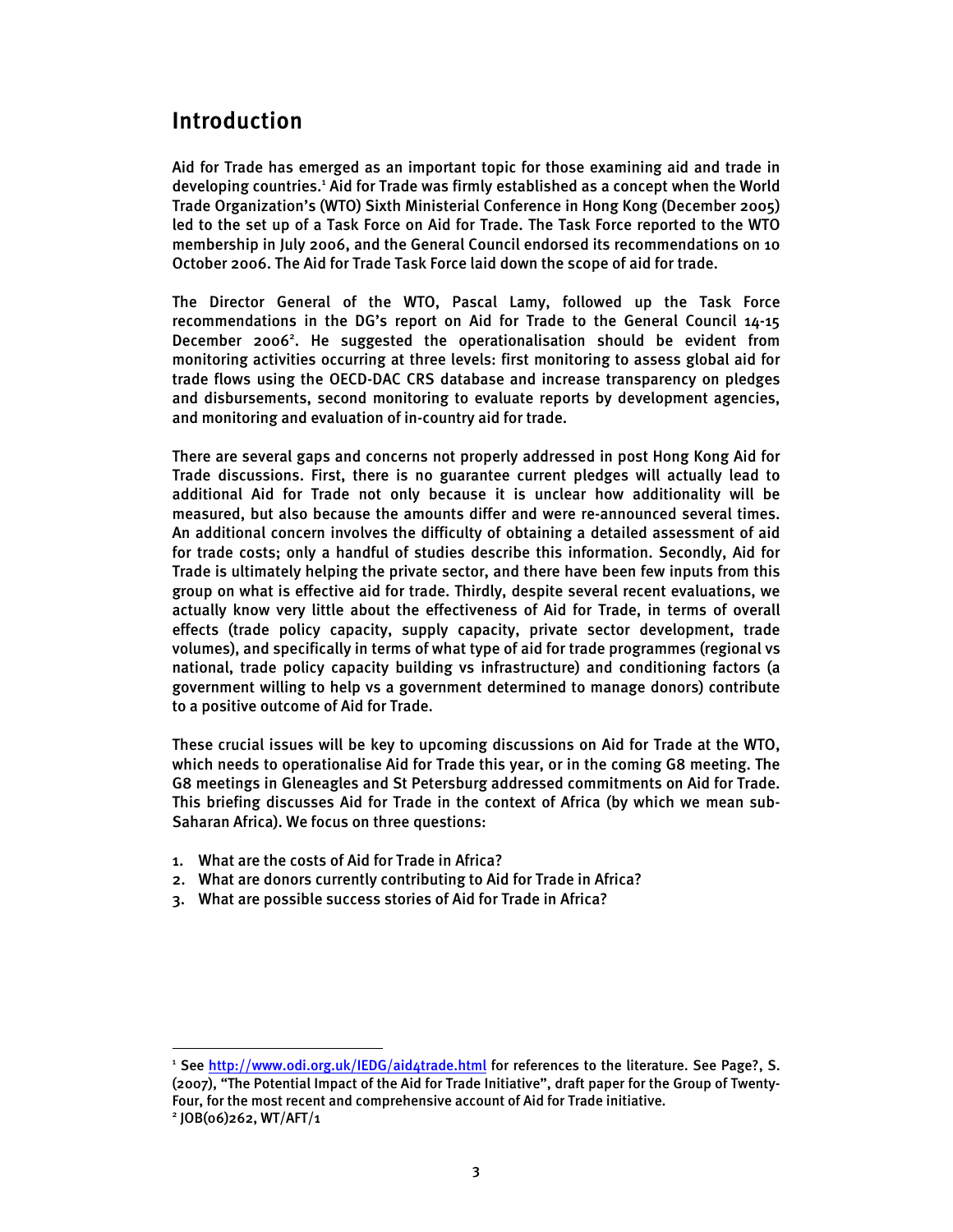# The costs of an Aid for Trade package for Africa?

### Possible components of Aid for Trade in Africa: definitions and costs

The Task Force on AfT (WTO 2006) argued that developing countries 'expect Aid-for-Trade to go well beyond the scope of the IF'. It identified six categories of AfT, building upon the definitions used in the WTO/OECD trade related and capacity building database (WTO database)<sup>3</sup>, see box 1.

### Box 1 Aid for Trade as defined by the WTO Task Force on Aid for Trade

### a) Trade policy and regulations:

Training of trade officials, analysis of proposals and positions and their impact, support for national stakeholders to articulate commercial interest and identify trade-offs, dispute issues, institutional and technical support to facilitate implementation of trade agreements and to adapt to and comply with rules and standards.

### b) Trade development:

Investment promotion, analysis and institutional support for trade in services, business support services and institutions, public-private sector networking, ecommerce, trade finance, trade promotion, market analysis and development.

### c) Trade-related infrastructure:

Physical infrastructure and trade support institutions.

### d) Building productive capacity:

Private sector development.

### e) Trade-related adjustment, including:

Forward-looking support for adjustment associated with changes in international trade regimes.

### f) Other trade-related needs

Source: WTO (2006)

A detailed cost list focusing on each of these categories is not available, let alone for Africa. However, Calì et al. (2006) use a similar classification of trade-related needs distinguishing between narrow costs (implementation costs of WTO agreements including TRIPs and TRIMs), costs for net food importing countries, costs of preference erosion, and broad needs (supply side, capacity building). We will use those estimates and focus specifically on Africa.

 $\overline{a}$ 3 WTO (2006, pp.: 1-2).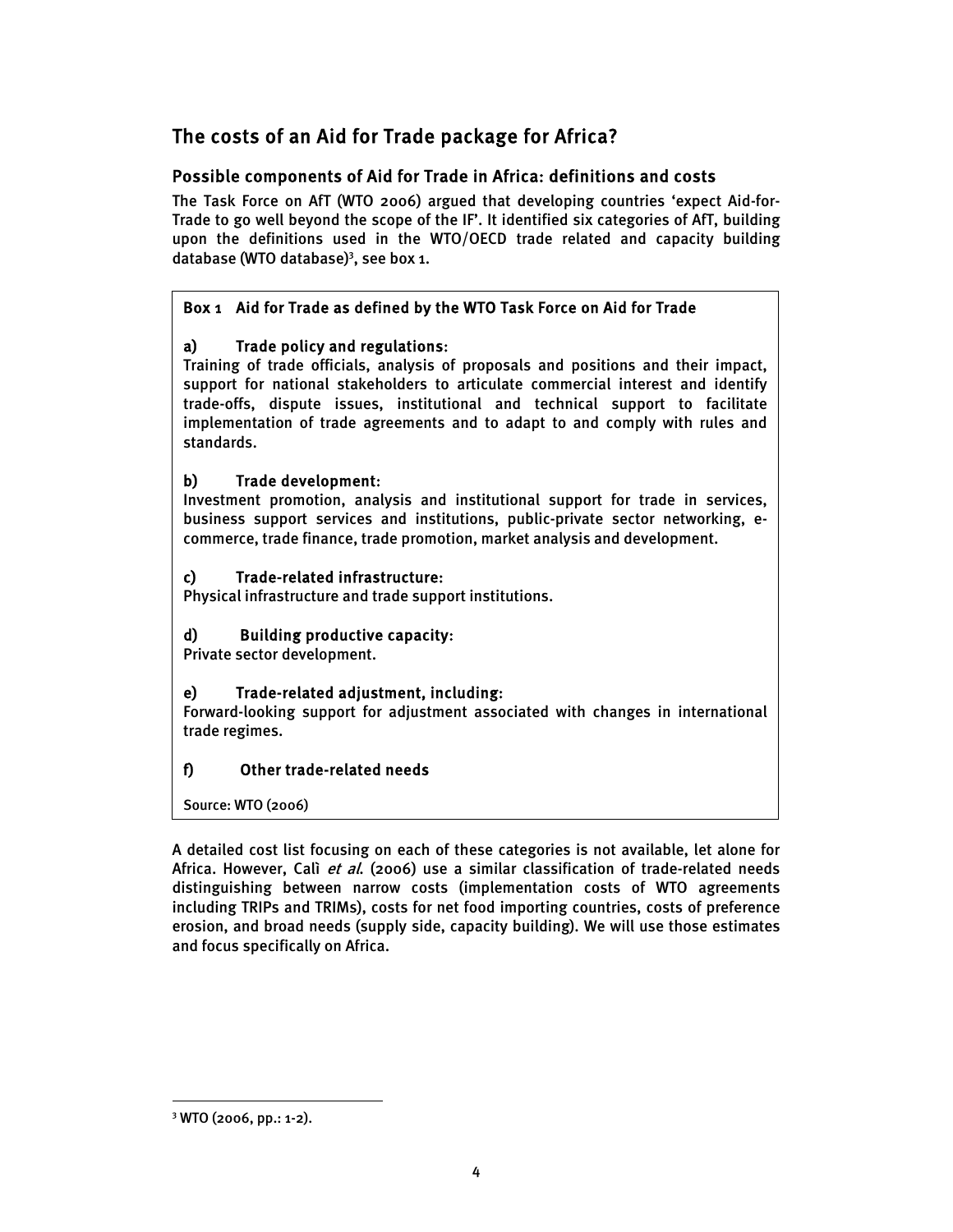The narrow costs correspond mainly to categories a) through e), and for Africa we estimate these needs varying between US\$0.8 and US\$1.7 billion, depending on the assumptions.4 Some categories involve annual costs because of higher import expenses (through more expensive food imports and preference erosion), while the rest are oneoff costs of implementing agreements, see table 1.

|                                       | <b>Lower Bound</b> | Upper Bound | Estimate | Frequency |
|---------------------------------------|--------------------|-------------|----------|-----------|
| Implementing existing WTO commitments | 140                | 160         | 150      | One-off   |
| Implementation of TRIPS TRIMS etc.    | 160                | 180         | 170      | One-off   |
| <b>Preference Erosion Costs</b>       | 270                | 686         | 500      | Annual    |
| <b>NFIDCs costs</b>                   | 171                | 644         | 450      | Annual    |
| Total                                 | 741                | 1670        | 1270     |           |

#### Table 1 Estimated costs for Africa of implementing the Doha Round (US\$ mn)

Note: based on 2003 data – different sources (see Appendix A). Assumes full implementation of WTO trade commitments.

The other trade-related categories,  $b$ ) – d) in particular, are contained in the broad Aid for Trade estimates. Because these are based on supposed needs rather than on expected costs, estimation of broad Aid for Trade costs is more complex. For instance, it is not clear how one should define the 'right' or minimum acceptable level of supply capacity for each country (e.g. in terms of training of trade officials or level of traderelated infrastructure).

Calì (2007) proposes one way of estimating these broad needs based on the assumption that every developing country should face the same level of unit cost for trade-related activities (after controlling for natural factors, including geography and resource endowments). This approach requires data which is not always readily available. Given the level of capital requirements involved, the infrastructure needs are likely to be the most sizeable among all AfT categories.<sup>5</sup>

What would be the actual size of (trade-related) infrastructure needs for Africa, category c) above? There are two methodological approaches to estimate such needs: demand driven and supply driven. The demand-driven approach assumes growth rates and levels correspond with a certain level of demand for infrastructure services. Estache and Yepes (2005) calculate the infrastructure needs for Africa to reach the MDGs target growth rate.<sup>6</sup> These estimates, which exclude the port, airport, irrigation sectors, and some important large regional projects, are reported in Table 2, expressed as a percent of GDP. According to these calculations, the average investment needs are about US\$22-24 billion, while maintenance needs are around US\$17-18 billion per year for the period 2005-2015.

<sup>4</sup> Such estimation is based on the calculations made by Calì et al. (2006) for developing countries as a whole, scaled down to include only SSA.

<sup>&</sup>lt;sup>5</sup> This is also in line with the analysis of past AfT spending performed below.

 $^6$  This is toughly equivalent to 7%/year over the period 2005-2015.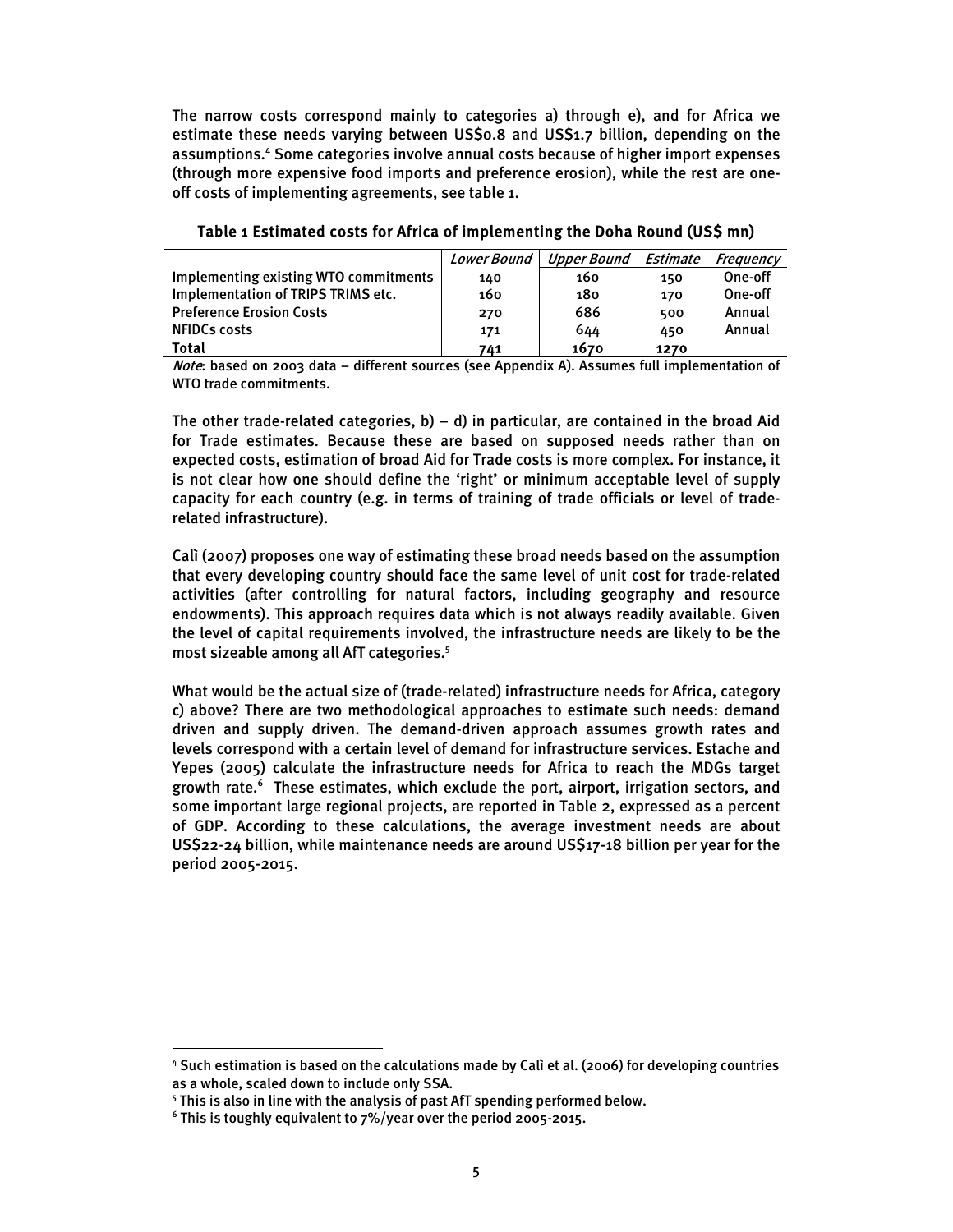| Table 2: Africa's expenditure needs to meet the MDGs (% of GDP - 2005-2015) |  |  |
|-----------------------------------------------------------------------------|--|--|
|-----------------------------------------------------------------------------|--|--|

|                                     | <b>Electricity</b> | <b>Telecoms</b> | <b>Roads</b> | Rail     | Water    | <b>Sanitation</b> | <b>Total</b> |
|-------------------------------------|--------------------|-----------------|--------------|----------|----------|-------------------|--------------|
| Investment                          | 1.20%              | $0.70\%$        | 2.20%        | $0.00\%$ | $0.40\%$ | $0.60\%$          | 5.10%        |
| Operation and<br><b>Maintenance</b> | 0.70%              | 0.50%           | $1.70\%$     | 0.20%    | $0.30\%$ | 0.50%             | 3.90%        |
| Total<br>expenditure                | 1.90%              | 1.20%           | $3.90\%$     | 0.20%    | $0.70\%$ | 1.10%             | $9.00\%$     |

Source: Estache (2005)

 $\overline{a}$ 

Based on this work, the Commission for Africa (2005) claims Africa needs to spend an additional US\$20 billion a year on infrastructure investments and maintenance until 2015 to sustain a growth rate of seven per cent. The Commission also states, "developed countries should provide an extra US\$10 billion a year to improve Africa's infrastructure," bringing the total to US\$ 20 billion a year.

The supply side approach would take into account the trade and growth effect of infrastructure development. After analysing a certain effect of infrastructure on trade and/or growth, it is possible to estimate the infrastructure gap to meet a specific level of growth/trade.<sup>7</sup> No estimates using such an approach are yet available for Africa, but a few studies have estimated the effects of infrastructure capacity on trade, see box 2.

### Box 2 The effects of infrastructure provision on trade in Africa

A few studies have quantified the effects of infrastructure provision on trade and growth; all find a positive correlation. Francois and Manchin (2007) estimate a large panel of bilateral trade flows over the period 1988-2002 for many countries and focus on the effects of communications and transport infrastructure. They estimate an increase of one standard deviation (from the mean) in the communications infrastructure raises the volume of trade by roughly 11 percent, compared to a  $7$ percent effect on transport infrastructure and a 2 percent effect on trade for tariffs. They do not have specific results for Africa, but for least developed countries (LDCs), a category containing most SSA countries, transport is more important than communications. The effects of communications infrastructure on trade grows as a country reaches the middle income range.

Buys et al. (2006) find that upgrading a primary road network connecting the major 83 urban areas in SSA would expand overland trade within SSA by around US\$250 billion over 15 years.

Other studies have quantified the positive relation between infrastructure and growth, although they have been unable to properly address the problem of causality (e.g. Canning et al., 1994; Canning, 1998).

<sup>7</sup> This approach would be in line with the one proposed by Calì (2007), if for example we operationalise it in such way that SSA should have the same level of infrastructure as a certain group of countries at a higher level of income, controlling for factor endowments.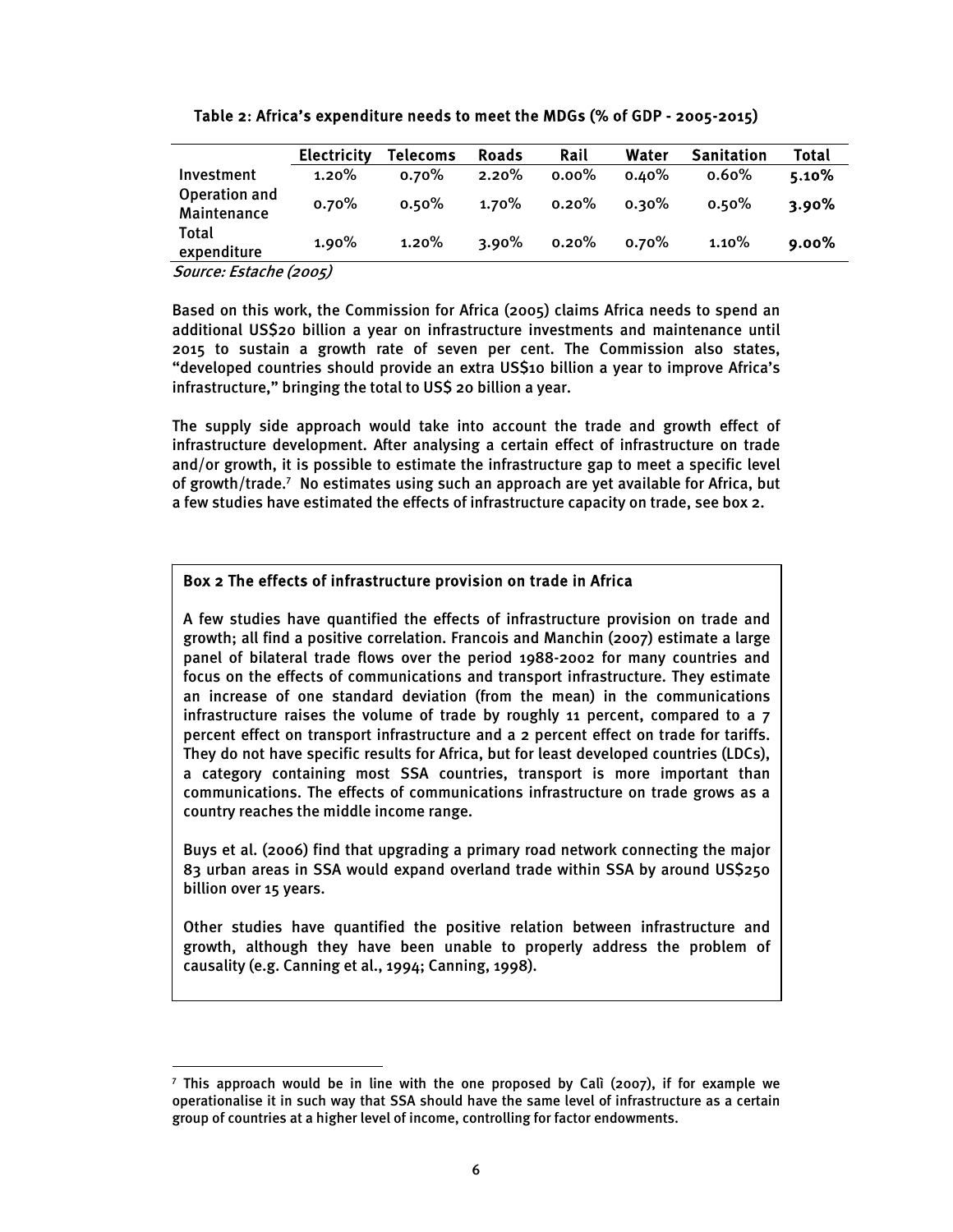The estimates in box 2 quantify the actual gap between Africa's level of productive infrastructure relative to other developing regions. Chart 1 shows Africa lagging behind the other regions based on the number of paved roads and telephone mainlines that exist. A quantification of the underlying relationship between this infrastructure gap and missing growth/trade can convert this gap into physical infrastructure needs. Adding information about the cost of infrastructure provision would make it possible to estimate the financial cost of covering the identified infrastructure gap by country.<sup>8</sup> Individual country comparisons may be helpful in understanding the potential importance of infrastructure gaps on economic indicators and may provide an idea of calculations that could be extended (with more detail) to a large number of areas (see appendix B).



### Chart 1: Infrastructure indicators across developing regions

 $^8$  Buys et al. (2006) for example provide a detailed estimation of the costs of upgrading the primary road network connecting the major urban areas in SSA.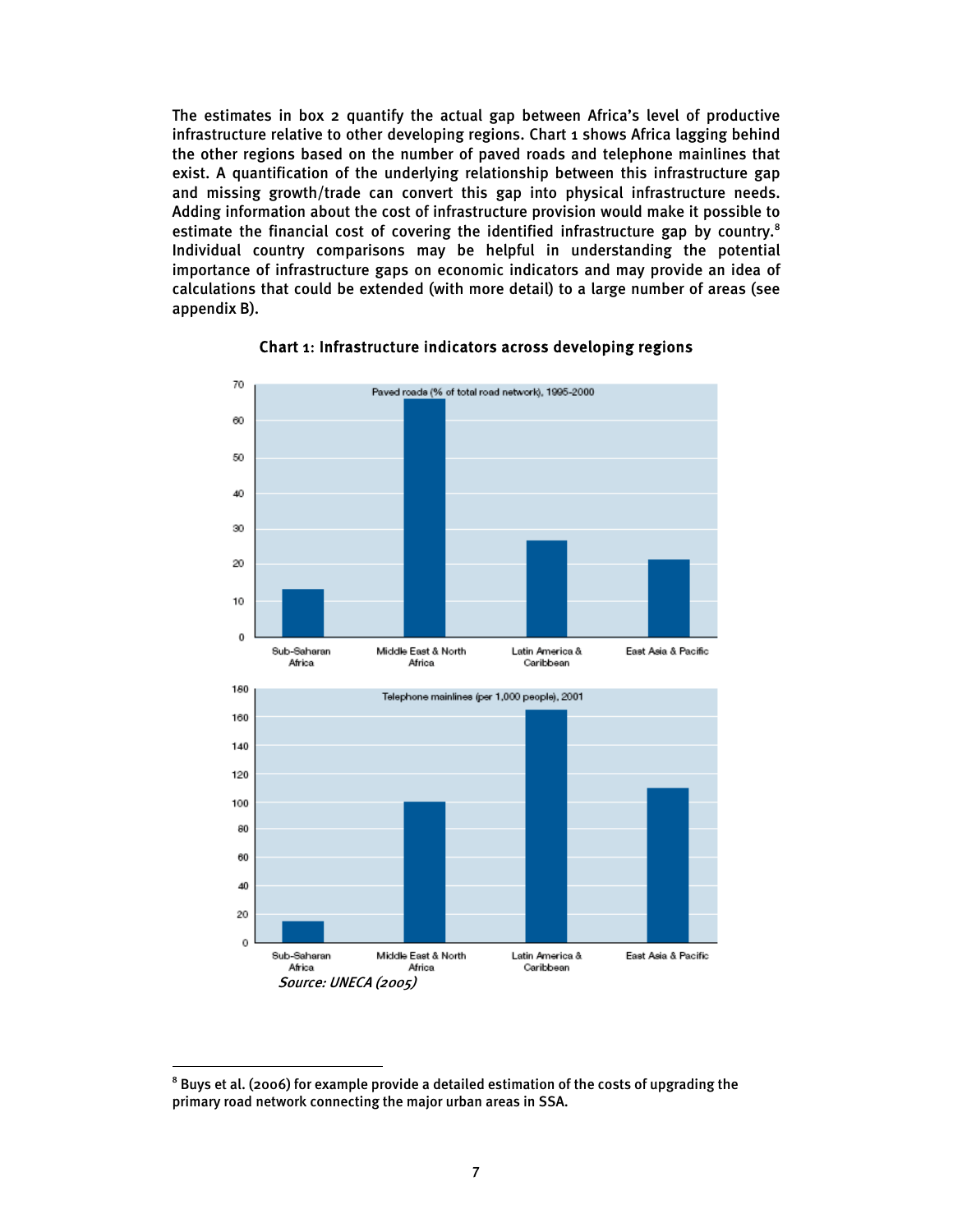A recent report by the Infrastructure Consortium for Africa (ICA, 2007) highlighted infrastructure costs and needs. Total ODA to African infrastructure reached US\$5.6bn in 2006, and total non-concessional capital flows reached US\$2.1bn. Only 10% of total commitments in 2006 were for cross-border infrastructure.

The ICA report highlights work carried out in 2003-04 by Professor Sachs for the UN Millennium Project, work which attempted to meet MDG's in energy, roads, water, and sanitation. Work in three African countries, studied in depth, led to the conclusion additional annual expenditures (from 2005 to 2015) of between \$32 and \$40 per person were required, of which around \$20 would need to come from donors. Applied to the whole of Sub-Saharan Africa, this equated to the need for additional donor support of \$14 billion per year.

The categories *trade development* (b) and *building productive capacity* (d) are also difficult to estimate. Category (d) could include private sector development if appropriate rules and regulations are designed within the investment climate. However, it could also refer to skills development to withstand competition from imports and build up productive skills capacity to export. Milner (2006) provides some tentative estimates for skills development based on the crude assumption that secondary education enrolment rates are a proxy for human capital. The broad objective of the study is to examine adjustment EPA costs, and a skills/productivity enhancement is one element of this. As with infrastructure, not all of costs are strictly trade related. The annual costs of skills enhancement would be US\$200mn for countries in CEMAC, US\$700mn for ECOWAS, US\$695 mn for ESA, and US\$255 for SADC, a total of US\$1,850.

The annual costs of aid for trade in Africa are summarised in Table 3.

| <b>Broad area</b>                                    | Cost estimate (bn US\$) |
|------------------------------------------------------|-------------------------|
| Implementing WTO agreements                          | $0.7 - 1.7$             |
| Infrastructure needs                                 | $10 - 20$               |
| Skills enhancements for trade related private sector | 1.9                     |
| development                                          |                         |

#### Table 3 Annual costs of aid for trade for Africa

There is no detailed estimation on the actual needs for each country or good allocation criteria across countries and sectors. These issues are interlinked. Infrastructure provision is becoming the most financially relevant trade-related need for all SSA countries. This does not imply that other types of broad needs, such as soft infrastructure (e.g. economic governance), are not important in determining the relative effectiveness of a country's trade activities.<sup>9</sup> However, there is a case to be made that the allocation criteria will be driven by a countries' infrastructure needs. For example, an LDC with little physical infrastructure, such as Chad, is likely to have larger traderelated needs than a middle-income country with relatively well- developed infrastructure, such as Namibia.

<sup>9</sup> Indeed, Francois and Manchin (2007) find that soft infrastructures (proxied by governance indicators) do affect the likelihood of bilateral trade to occur, although results are less robust for the LDCs sample.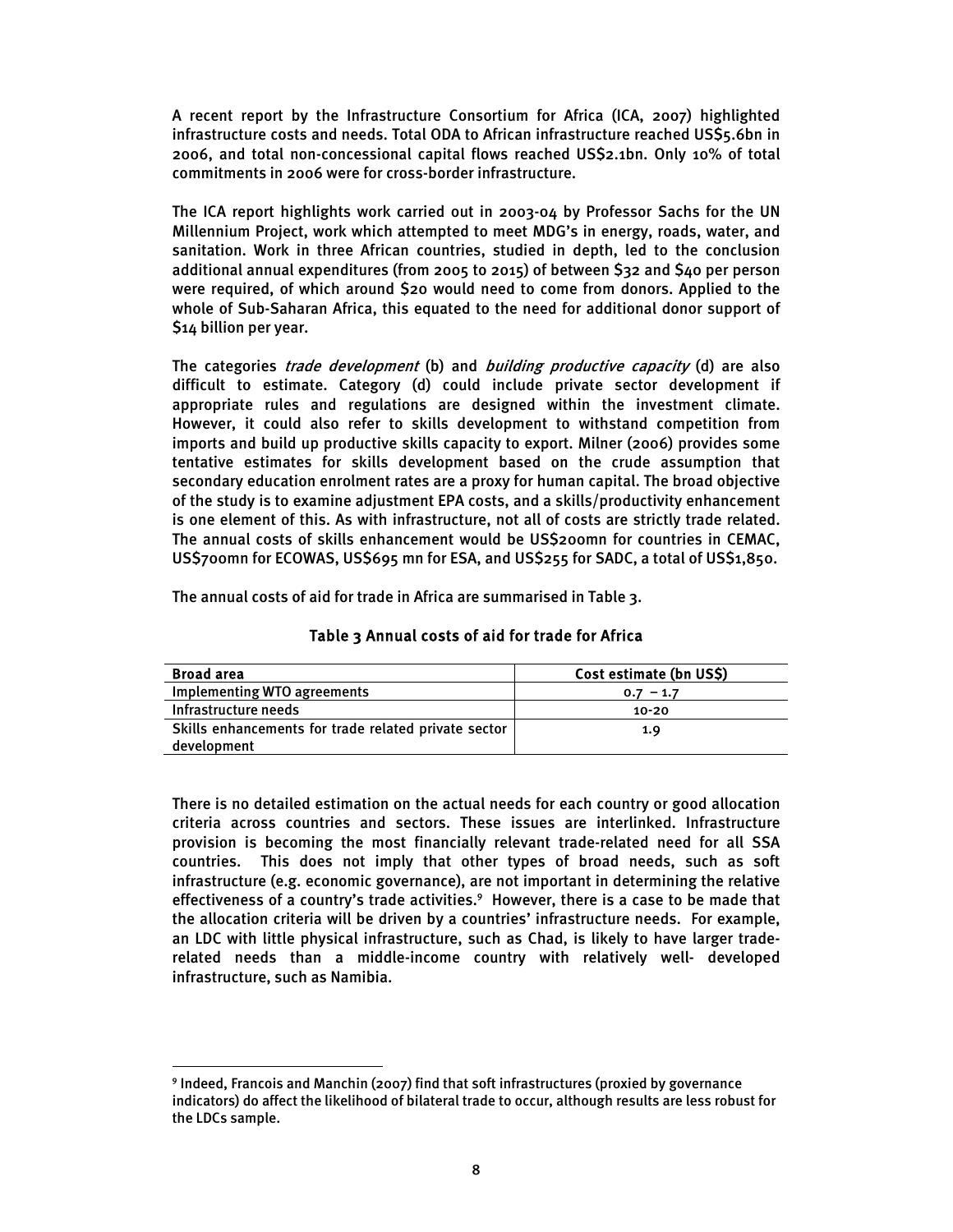Following Task Force recommendations, the only additional AfT being discussed officially is the Enhanced Integrated Framework (EIF), which would replace the original IF in delivering its primary objectives: mainstreaming trade into the national development plans of LDCs, and assisting in the delivery of trade-related technical assistance in response to needs identified by the LDC. WTO (2006) estimates the resources for the EIF at around US\$ 400 million, of which US\$320 million is allocated for the in-country activities. This would represent an average of US\$8 million per LDC, which could match the support for soft infrastructure, leaving the issue of funding (much larger) required resources for infrastructure provision unaddressed (see Box 3 on Malawi).

### Box 3 Malawi's estimated trade-related needs

The amounts pledged within the EIF are largely short of what Malawi would need on aid for trade in the short-term.

For example, the Ministry of Trade estimates the likely need for energy infrastructure alone would be at least US\$60 million. This would represent the current cost of connecting Malawi to the Cahora Bassa Hydropower plant in Mozambique (and the Southern Africa power pool). Moreover, completing the upgraded rail link to the port of Nacala in Mozambique would cost around US\$ 100 million, and similar amounts are required for road infrastructure.

Source: Malawi Ministry of Trade

## What are donors giving to aid for trade in Africa?

The WTO database can be used to analyse the pattern of AfT activities to Africa, with the usual cautionary remarks that quality and coverage of the data depend on the quality of reporting by donors and the OECD (see appendix E for further analysis). We separate out support for Regional Trade Agreements (RTAs) because while it can be seen as complementary, it is also a rival to multilateral Aid for Trade. As most support for RTAs and EPAs is provided by the EC, we analyse these figures separately.

Total AfT to Africa has been volatile but rising from US\$2.6 billion to US\$3.8 billion over  $2001-2005$  (Table 4).<sup>10</sup> The increase has been driven by bilateral aid, which in  $2005$ accounted for 81% of the total (in 2001 it was  $48\%$  of the total).<sup>11</sup> In particular, the increase in the contribution by the European Communities, doubling AfT to US\$1.4 bn in 2005, explains nearly all of the increase. At the same time multilateral aid dropped substantially between 2004 and 2005 due to the decrease of the World Bank, the largest multilateral donor. The drop might also be explained by incomplete data for 2005.

<sup>&</sup>lt;sup>10</sup> We define SSA as the following geographic categories in the WTO database: Africa South of Sahara and Africa Regional.

<sup>&</sup>lt;sup>11</sup> We regard the EC as a bilateral donor.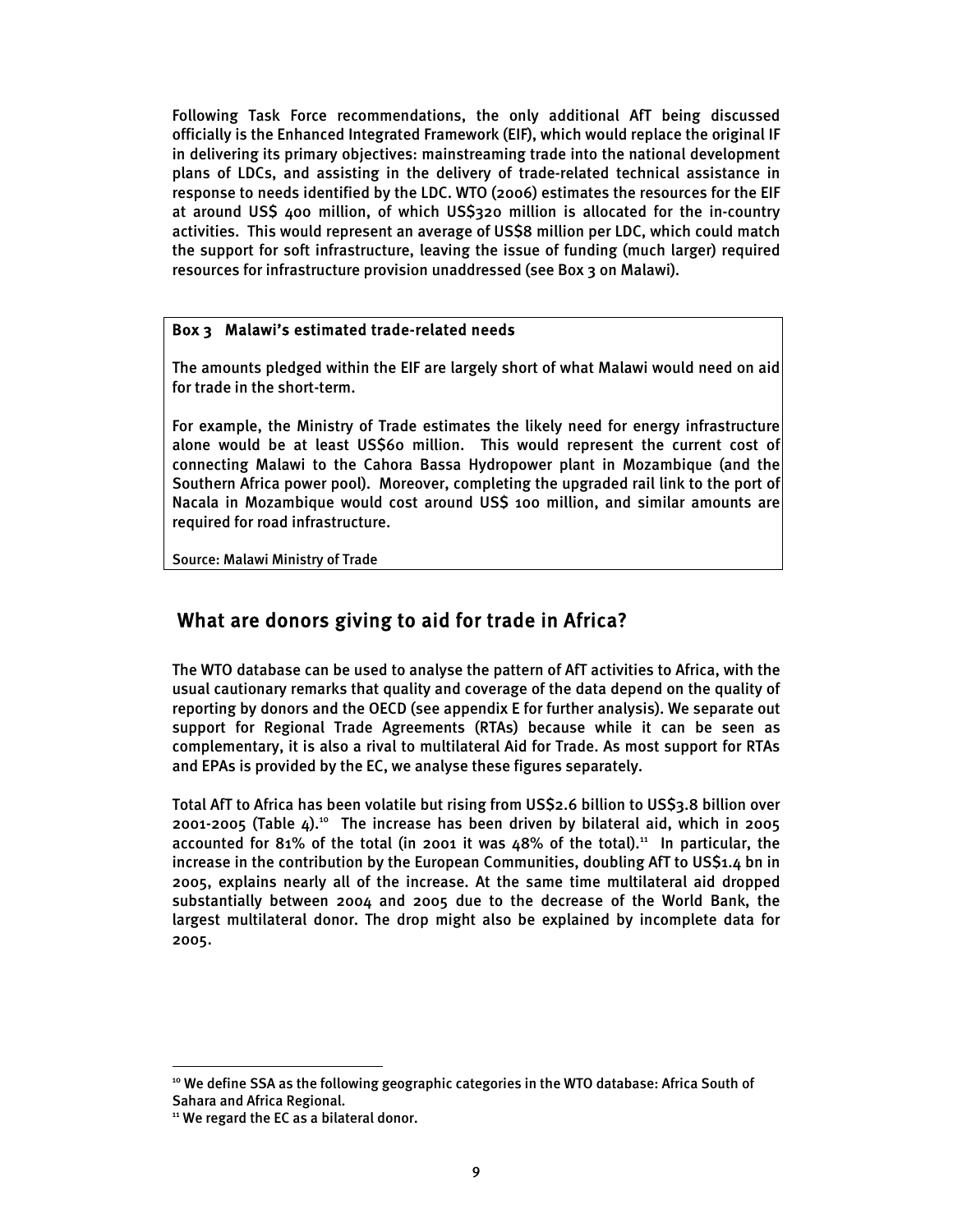Other major bilateral donors have increased their contribution in 2005, except for Japan, Canada, and the Netherlands. Italy and the UK registered the largest increases, with the former becoming the largest single country provider of AfT to Africa in 2005. A closer examination reveals these increases are caused by big energy projects. Italy has financed (via a concessional loan) a hydro-electric power plant in Ethiopia (for US\$ 273 million), and the UK has financed one in St. Helena (for US\$ 115 million). When loans are not concessional, development finance is classified as "Other Official Flows" and not Official Development Assistance.<sup>12</sup>

If we compare the figures in Table 4 with the donors' contribution to AfT analysed by Calì et al. (2006), we find European donors devote a larger part of their AfT resources to Africa than other donors. In particular, Japan and the US channel only a marginal part of their AfT funds to Africa, as Japan has focused on assistance to Asia while the US has focused on Iraq and Afghanistan.

Table 5 summarises AfT to Africa according to the categories defined in the WTO database. It shows that infrastructure related activities constitute the most important category with an increasing contribution since 2002. The accuracy of the data is limited by the usual problems in classifying trade related projects with broad objectives. Transport infrastructure, representing the largest activity within infrastructure, is given a high share for road transport because it is capital intensive and involves large projects financed through concessional loans rather than grants. The growth of energy infrastructure activities in 2005 can in part be explained by the hydro-electric investment mentioned above.

 $12$  Dellacha and Te Velde (2007) find that a total of 13 Development Finance Institutions (IFC, EBRD, EIB, IADB, AsDB, AfDB. EIB, DEG, NIB, OPIC, PROPARCO, CDC, MIGA) committed USD 44.5 bn of development finance in 2005 alone, of which 16% is invested in sub Saharan Africa, and much of it goes to infrastructure.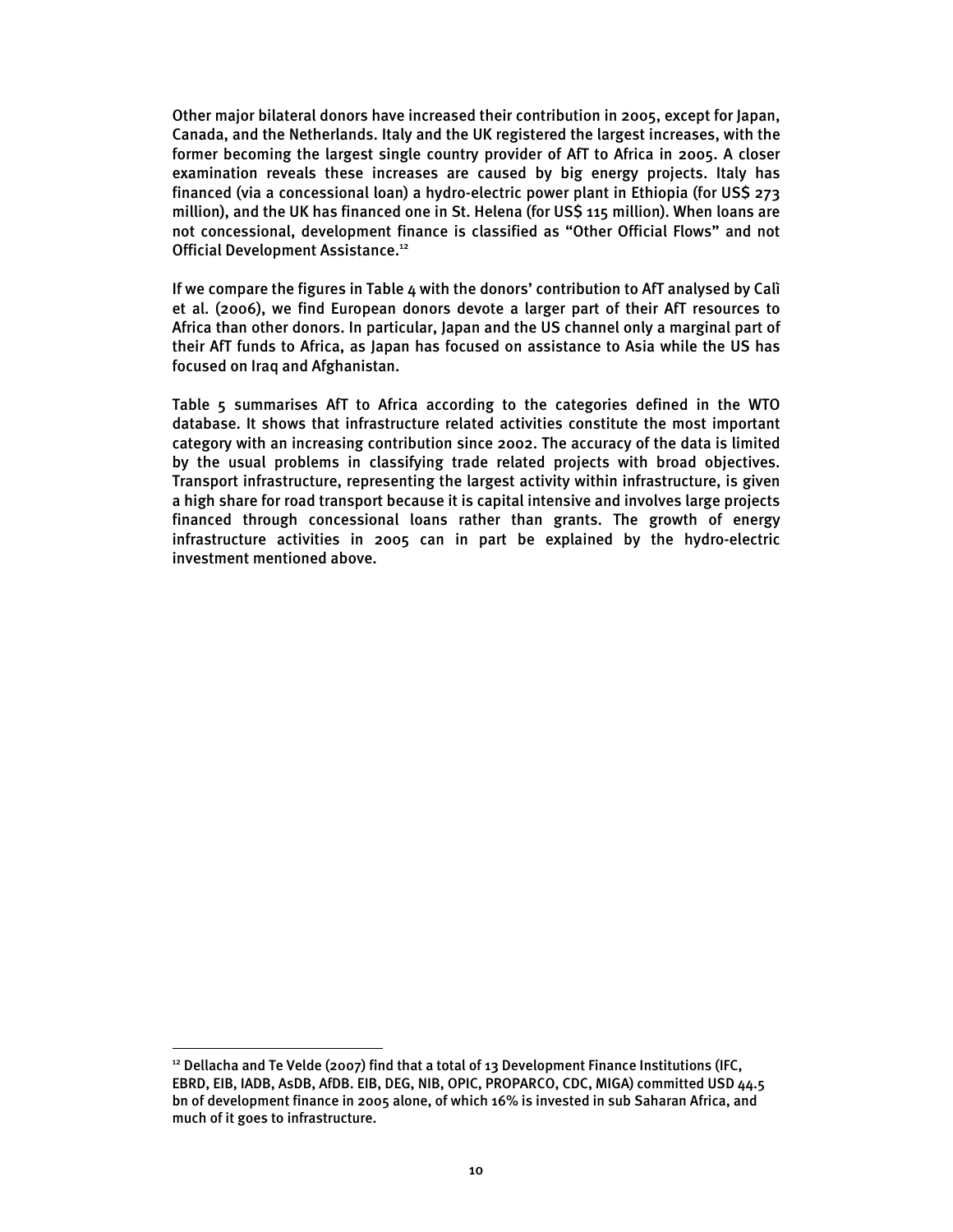|                            | 2001    | 2002    | 2003    | 2004    | $2005*$ | <b>Total</b> |
|----------------------------|---------|---------|---------|---------|---------|--------------|
| <b>Total AfT to Africa</b> | 2,583.1 | 1,622.9 | 3,125.5 | 3,403.8 | 3,803.4 | 14,538.8     |
| <b>Total Bilateral</b>     | 1,235.7 | 1,090.3 | 1,946.4 | 1,531.1 | 3,090.9 | 8,894.4      |
| <b>EC</b>                  | 576.4   | 458.8   | 883.3   | 691.2   | 1,410.4 | 4,020.2      |
| <b>United States</b>       | 69.7    | 106.7   | 130.6   | 169.4   | 257.1   | 733.4        |
| <b>France</b>              | 50.5    | 64.9    | 185.7   | 103.9   | 179.8   | 584.8        |
| <b>UK</b>                  | 43.9    | 54.8    | 238.9   | 39.9    | 193.2   | 570.7        |
| Japan                      | 130.3   | 73.3    | 78.8    | 152.8   | 115.4   | 550.5        |
| <b>Denmark</b>             | 13.7    | 101.9   | 107.3   | 71.4    | 176.7   | 470.9        |
| Germany                    | 59.3    | 79.5    | 49.4    | 76.0    | 102.8   | 367.0        |
| <b>Italy</b>               | 4.3     | 10.3    | 0.6     | 23.5    | 273.8   | 312.5        |
| <b>Norway</b>              | 99.3    | 20.8    | 54.8    | 18.3    | 94.9    | 288.1        |
| Sweden                     | 49.7    | 26.2    | 56.4    | 38.0    | 67.2    | 237.4        |
| <b>Netherlands</b>         | 66.4    | 10.6    | 20.1    | 28.0    | 23.1    | 148.1        |
| Canada                     | 29.3    | 12.0    | 43.4    | 29.0    | 15.2    | 128.9        |
| <b>Other bilateral</b>     | 42.9    | 70.8    | 97.2    | 89.7    | 181.3   | 481.8        |
| <b>Total Multilateral</b>  | 1,347.4 | 532.6   | 1,179.1 | 1,872.8 | 712.5   | 5,644.4      |
| <b>World Bank</b>          | 1,080.9 | 431.3   | 838.6   | 1,588.6 | 475.9   | 4,415.3      |
| <b>AfDB</b>                | 260.9   | 90.3    | 325.3   | 252.0   | 225.3   | 1,153.8      |
| <b>WTO</b>                 | 0.8     | 4.6     | 6.7     | 7.6     | 6.2     | 25.7         |
| <b>FAO</b>                 | 2.3     | 3.2     | 3.9     | 4.7     | 0.7     | 14.8         |
| <b>IFAD</b>                | 0.0     | 0.0     | 0.0     | 14.8    | 0.1     | 14.9         |
| <b>Other Mult.</b>         | 2.5     | 3.1     | 4.5     | 5.1     | 4.4     | 19.6         |

#### Table 4: AfT to Africa by major donors, 2001-05 (current US\$ million)

\*provisional data Source: OECD/WTO database

The other main categories of the WTO database (Trade Policy and Regulation – TP&R and Trade Development - TD) are less important in terms of value, as they tend to be more 'labour-intensive'. TP&R shows a mildly increasing trend over 2001-2005. TD activities, on the other hand, decreased in 2005, mainly due to a drop in market analysis and development activities. These categories of past assistance clearly match those  $(a, b$  and c) defined in the section above. The dominance of trade-related infrastructure confirms the importance of estimating the broad needs of countries, and this allows the appropriateness of the AfT allocation to be assessed.

Appendix C provides information on the amounts of AfT tied to specific trade agreements, such as Economic Partnership Agreements (EPAs). We estimate that around US\$300mn of TRA is provided to regions rather than to all-ACP or country level programmes. A further analysis of RTA related assistance reveals this type of support experienced a jump in 2005, mainly driven by the EU accounting for 93% of total RTA support. This finding is consistent with the European Council's claim that "a substantial share of increased Aid for Trade will be devoted to ACP countries in the context of the EPA negotiations" (EC, 2007, p. 3).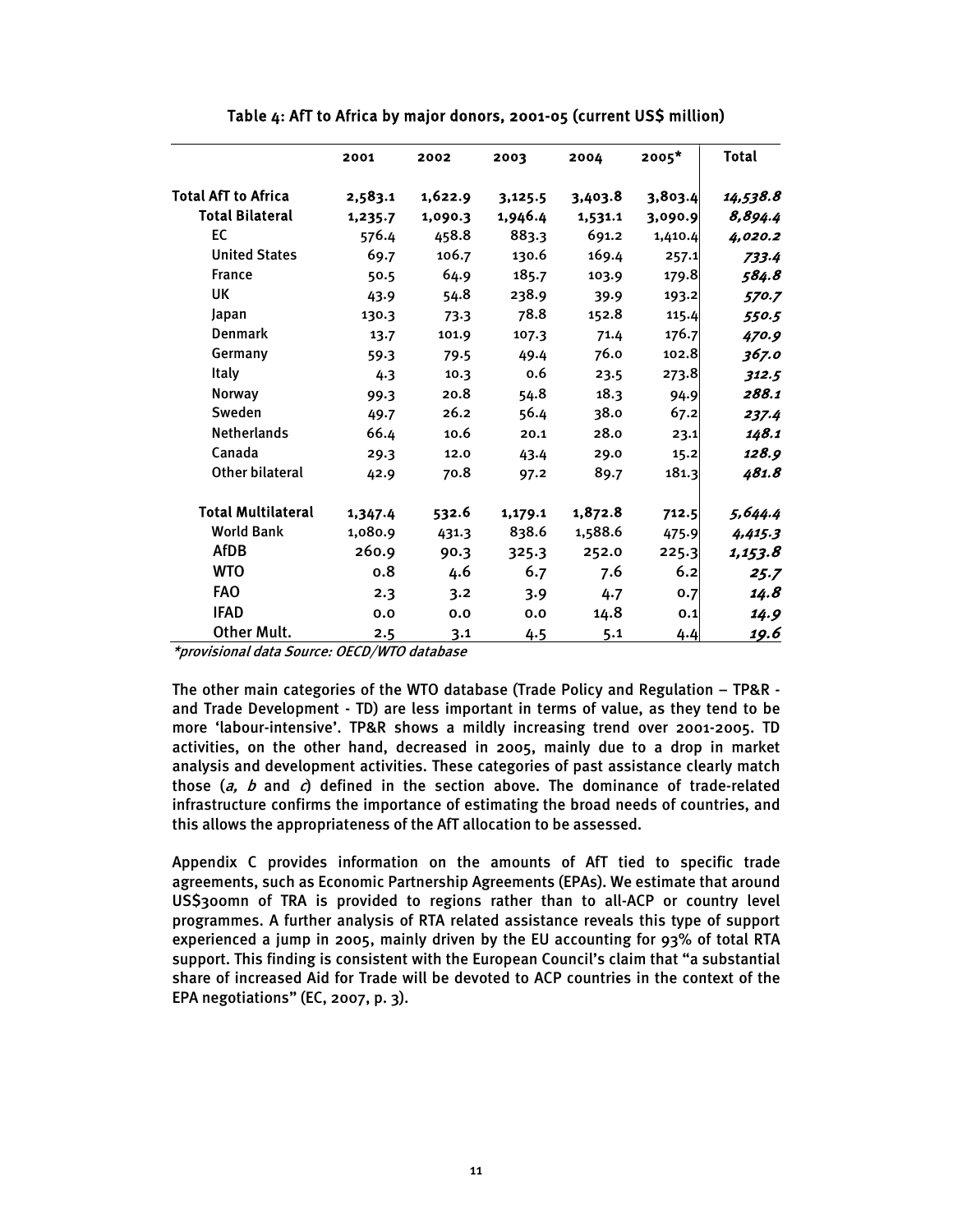|                              | 2001  | 2002  | 2003             | 2004  | $2005*$ | <b>Total</b> |
|------------------------------|-------|-------|------------------|-------|---------|--------------|
| <b>Trade policy and</b>      |       |       |                  |       |         | $2001 - 5$   |
| regulations                  | 55.9  | 61.6  | 110.2            | 113.5 | 125.5   | 466.7        |
| Trade mainstreaming in       |       |       |                  |       |         |              |
| PRSPs/development            | 22.4  | 22.0  | 23.1             | 12.9  | 31.1    | 111.5        |
| plans                        |       |       |                  |       |         |              |
| <b>Technical barriers to</b> |       |       |                  |       |         |              |
| trade (TBT)                  | 3.1   | 1.1   | 4.9              | 7.1   | 28.2    | 44.6         |
| Sanitary and                 |       |       |                  |       |         |              |
| phytosanitary measures       | 1.5   | 8.3   | 9.0              | 3.0   | 2.5     | 24.3         |
| (SPS)                        |       |       |                  |       |         |              |
| <b>Trade facilitation</b>    |       |       |                  |       |         |              |
| procedures                   | 13.8  | 6.1   | 50.4             | 69.5  | 33.8    | 173.6        |
| <b>Customs valuation</b>     | 0.2   | 2.8   | 2.7              | 2.4   | 0.1     | 8.1          |
| <b>Tariff reforms</b>        | 0.1   | 0.0   | 0.1              | 0.0   | 3.5     | 3.7          |
| <b>Accession</b>             | 0.1   | 0.4   | 1.2 <sub>2</sub> | 1.6   | 0.8     | 4.1          |
| Dispute settlement           | 0.0   | 0.2   | 1,0              | 0.2   | 0.2     | 1.5          |
| <b>Trade-related</b>         |       |       |                  |       |         |              |
| intellectual property        | 0.2   | 1.4   | 1,2              | 0.6   | 0.5     | 3.8          |
| rights (TRIPS)               |       |       |                  |       |         |              |
| Agriculture                  | 1.1   | 0.5   | 0.9              | 1.5   | 1.3     | 5.2          |
| <b>Services</b>              | 0.3   | 0.6   | 0.8              | 1.1   | 1.7     | 4.5          |
| Tariff negotiations - non-   |       |       |                  |       |         |              |
| agricultural market          | 1.2   | 1.2   | 1.8              | 0.5   | 0.5     | 5.3          |
| access                       |       |       |                  |       |         |              |
| <b>Rules</b>                 | 0.1   | 0.2   | 0.3              | 0.2   | 0.3     | 1.0          |
| Training in trade            |       |       |                  |       |         |              |
| negotiation techniques       | 2.7   | 0.1   | 1.3              | 0.1   | 0.4     | 4.7          |
| <b>Trade and environment</b> | 4.0   | 6.0   | 0.4              | 1.3   | 0.8     | 12.6         |
| <b>Trade and competition</b> | 2.1   | 1.5   | 2.0              | 2.6   | 2.1     | 10.3         |
| <b>Trade and investment</b>  | 0.1   | 0.9   | 0.8              | 0.2   | 0.1     | 2.2          |
| <b>Transparency and</b>      |       |       |                  |       |         |              |
| government                   | 0.0   | 0.3   | 0.5              | 1,2   | 2.4     | 4.5          |
| procurement                  |       |       |                  |       |         |              |
| <b>Trade</b>                 | 2.8   | 7.8   | 7.8              |       | 15.1    |              |
| education/training           |       |       |                  | 7.5   |         | 41.0         |
| <b>Trade Development</b>     | 383.3 | 229.1 | 536.7            | 518.7 | 451.0   | 2,118.9      |
| <b>Business support</b>      | 111.7 | 70.0  | 111.1            | 50.6  | 58.6    | 402.0        |
| services and institutions    |       |       |                  |       |         |              |
| <b>Public-private sector</b> | 1.8   | 3.4   | 12.3             | 7.4   | 3.8     | 28.7         |
| networking                   |       |       |                  |       |         |              |
| E-commerce                   | 0.04  | 2.3   | 3.8              | 31.2  | 7.1     | 44.4         |
| <b>Trade finance</b>         | 149.5 | 38.9  | 77.9             | 100.6 | 132.9   | 499.8        |
| <b>Trade promotion</b>       |       |       |                  |       |         |              |
| strategy and                 | 56.5  | 75.7  | 196.6            | 178.6 | 170.2   | 677.6        |
| implementation               |       |       |                  |       |         |              |
| Market analysis and          | 63.8  | 38.9  | 135.0            | 150.4 | 78.4    | 466.5        |
| development                  |       |       |                  |       |         |              |

# Table 5: Aid for Trade in Africa by category, 2001-05 (current US\$ million)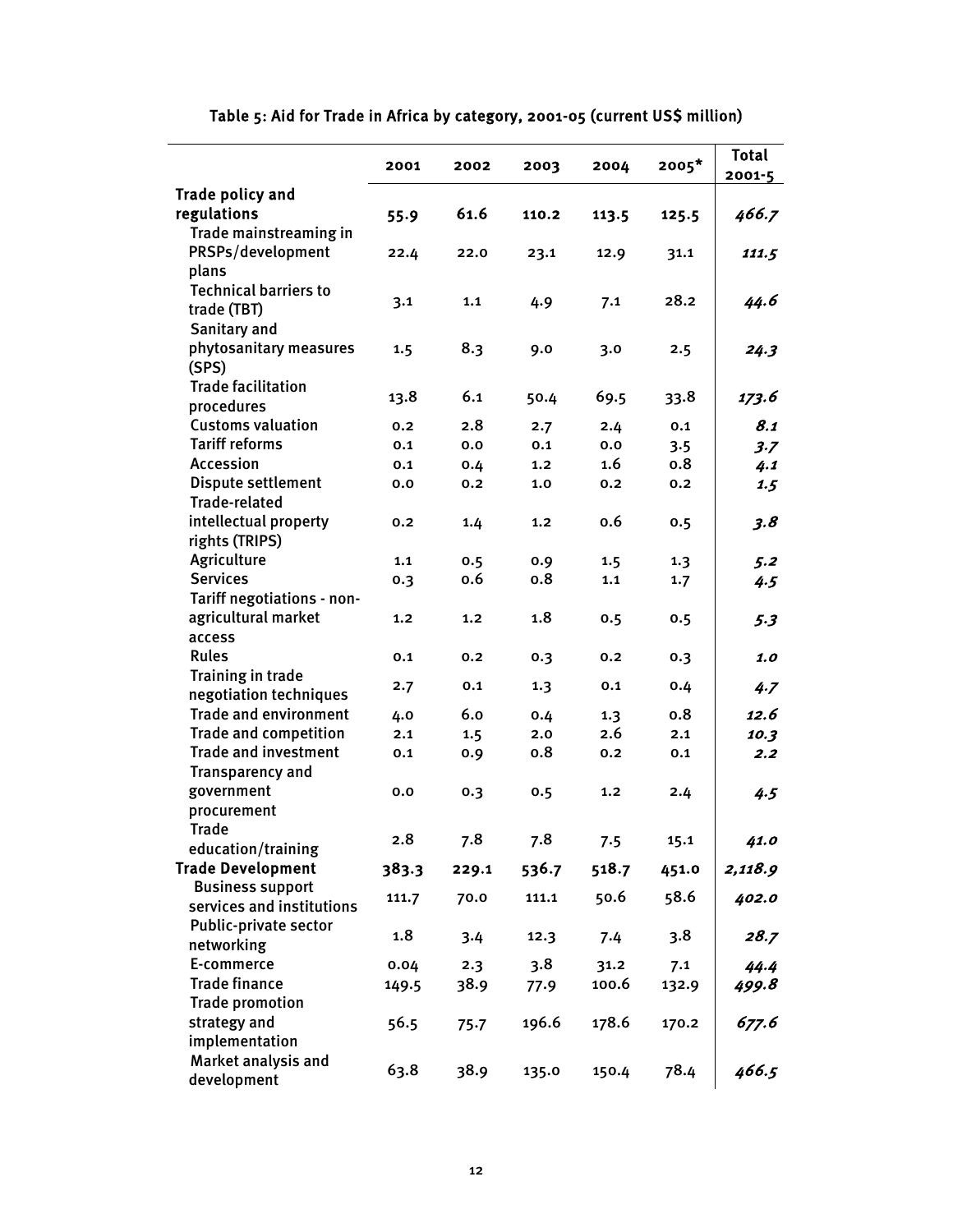| <b>Infrastructure</b>               | 2,143.<br>9 | 1,332.<br>$\mathbf{2}$ | 2,478.<br>ь | 2,771.6     | 3,226.<br>9 | 11,953. |
|-------------------------------------|-------------|------------------------|-------------|-------------|-------------|---------|
| <b>Transport &amp; Storage</b>      | 1,144.9     | 863.0                  | 1,776.9     | 2,028.<br>4 | 2,179.3     | 7,992.  |
| Communications                      | 67.5        | 81.6                   | 107.3       | 91.1        | 51.8        | 399.2   |
| Energy                              | 931.6       | 387.7                  | 594.4       | 652.1       | 995.8       | 3,561.4 |
| <b>Regional trade</b><br>agreements | 5.4         | 26.8                   | 31.8        | 48.0        | 170.0       | 282.0   |
| of which EC                         | 5.4         | 17.8                   | 22.2        | 42.4        | 158.5       | 246.2   |

Source: OECD/WTO database; \*provisional data

Other donors have begun to appear on stage and may be very important to infrastructure provision (ICA, 2007). Africa is now drawing substantial support, support which may increase in coming years, for infrastructure development from emerging donors. The China Development Bank, which disbursed some \$66bn for infrastructure related projects in China in 2005, is currently looking towards Africa. China committed to lend African countries US\$5 billion, mostly for infrastructure, over 2007-09, and they recently added more. Arab funds and banks have long been involved but are now more significant. Interest has also been rising from India.

## The effectiveness of aid for trade

The effectiveness of trade-related assistance is often difficult to quantify partly because there is a choice of objectives and performance indicators used by donors. According to a recent report by the OECD on evaluations of trade-related assistance (OECD, 2006), objectives and performance indicators are not clear, are difficult to measure, and vary across projects and programmes. Also, the indicators selected (e.g. increases in trade volumes or trade as a share of GDP, "adoption and implementation of trade policies that positively impact the poor"13) often measure changes which are unlikely to be achieved within the project's life cycle. Furthermore, changes cannot be solely attributed to one trade-related assistance programme, given efforts by other donors and governments as well as producers to improve their trade performance irrespective of government and donor activities. In addition, when considering broader development outcomes (e.g. impact on poverty reduction), it becomes increasingly difficult to separate the impact of trade-related assistance.

Another problem involves the difficulty of measuring positive outcomes of trade-related assistance, outcomes which are often intangible. For instance, in countries where the commitment to trade issues has been historically low, the most important achievement of trade-related assistance may be changing the mindset of government and gaining commitment to trade issues by highlighting the importance of trade for growth and poverty reduction. Changing the approach to trade-related assistance, especially where new and more effective practices in managing aid are adopted, may also be a significant achievement.

 $\overline{a}$ 13 An example of an OVI (Objectively Verifiable Indicator) from the Tanzania Trade and Poverty Programme (TTPP) (2002-2004) (TTPP, 2002).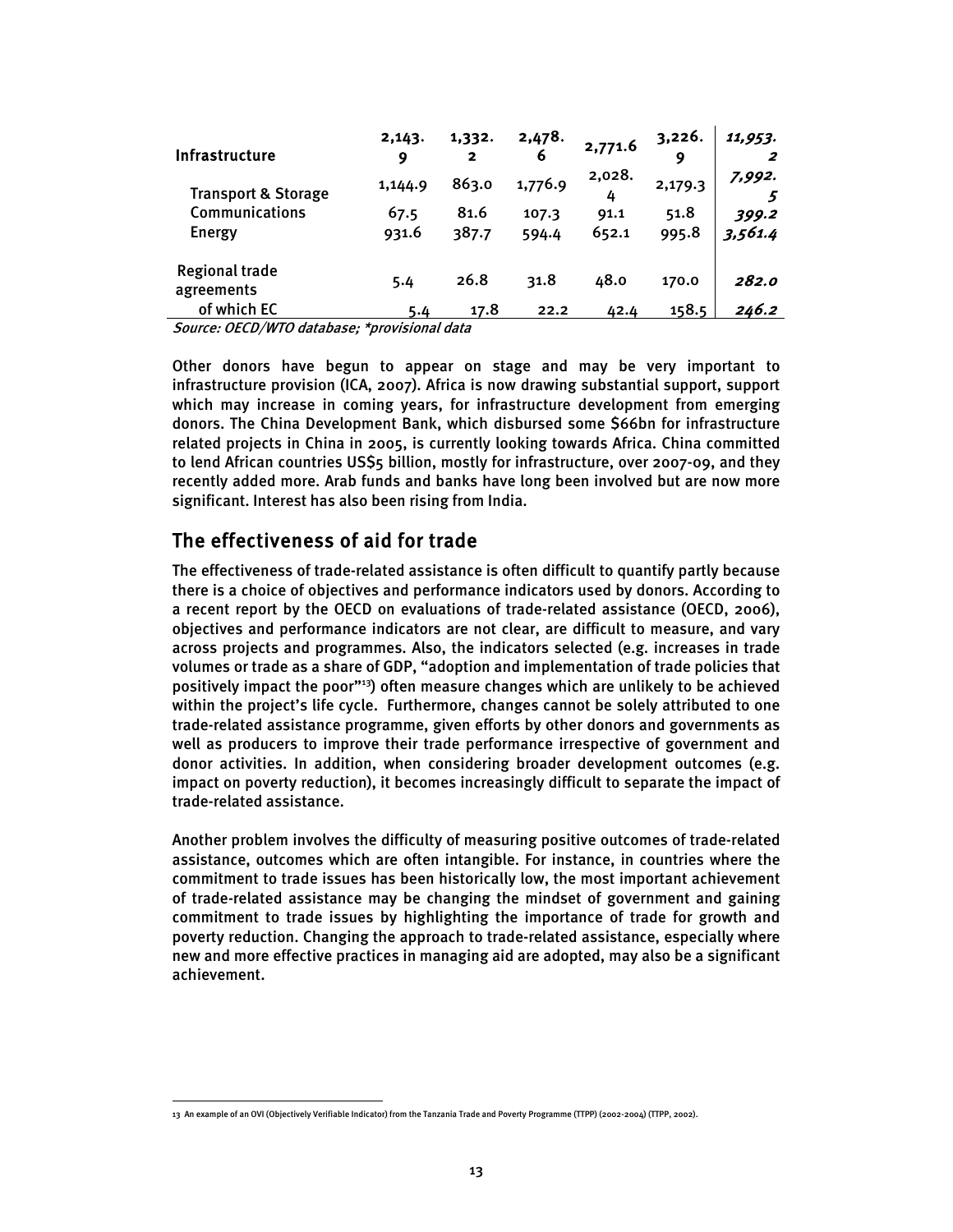Finally, it is worth considering whether the type of aid has been appropriate. While most Aid for Trade has continued to support trade negotiations, the estimates in box 2 show changes to infrastructure and supply capacity are required. One study examines the effects of aid for trade facilitation on bilateral trade values (not specific to Africa) and finds a positive correlation.

### Success stories

According to the OECD report<sup>14</sup>, 50 per cent of the assessed programmes contributed to a greater awareness and knowledge of trade policy issues (including WTO), improved understanding that trade is important for development and poverty reduction, and a strengthened national dialogue on trade. Also, some of the programmes assessed have facilitated integration into the multilateral trading system (e.g. the Integrated Framework (IF) and Cambodia's accession to the WTO). The report states the effectiveness of trade-related assistance depends, amongst other factors, on the country's commitment to trade issues (e.g. Cambodia) (OECD, 2006). However, as noted above, trade-related assistance *per se* has actually helped countries build commitment on trade issues.

#### Joint Integrated Technical Assistance Programme (JITAP)

The Joint Integrated Technical Assistance Programme (JITAP)<sup>15</sup>, established to help African countries<sup>16</sup> benefit from the multilateral trading system, has improved capacity on WTO issues through seminars, workshops, and training. JITAP did this by establishing Reference Centres and National Enquiry Points and by strengthening national dialogue on trade through the establishment of Inter-Institutional Committees (government, private sector, and civil society). According to an in-depth evaluation of JITAP, the programme has contributed towards more effective participation in multilateral trade negotiations while increasing engagement across the government, private sector, and civil society on trade issues (Da Silva and Weston, 2002).

#### Africa Trade and Poverty Programme (ATPP)

The Africa Trade and Poverty Programme (ATPP) (2002-2004) attempted to strengthen the trade-poverty linkage by conducting research and advocacy work, thus improving the understanding that trade is important for development policy (e.g. Poverty Reduction Strategy Papers (PRSPs)). Despite very poor management of ATPP and its early termination, some outputs were used in the formulation of development policy (e.g. Tanzania – see appendix D).

 $\overline{a}$ 14 Based on the results of 10 evaluations.

<sup>15</sup> Established in 1998 by the WTO, UNCTAD and ITC. Countries are Benin, Botswana, Burkina Faso, Cameroon, Côte d'Ivoire, Ghana, Kenya, Malawi, Mali,

Mauritania, Mozambique, Senegal, Tunisia, Uganda, Tanzania and Zambia (http://www.jitap.org). JITAP I ran from 1998 to 2002 and JITAP II was launched in 2003.

<sup>16 6</sup> developing and 10 LDCs.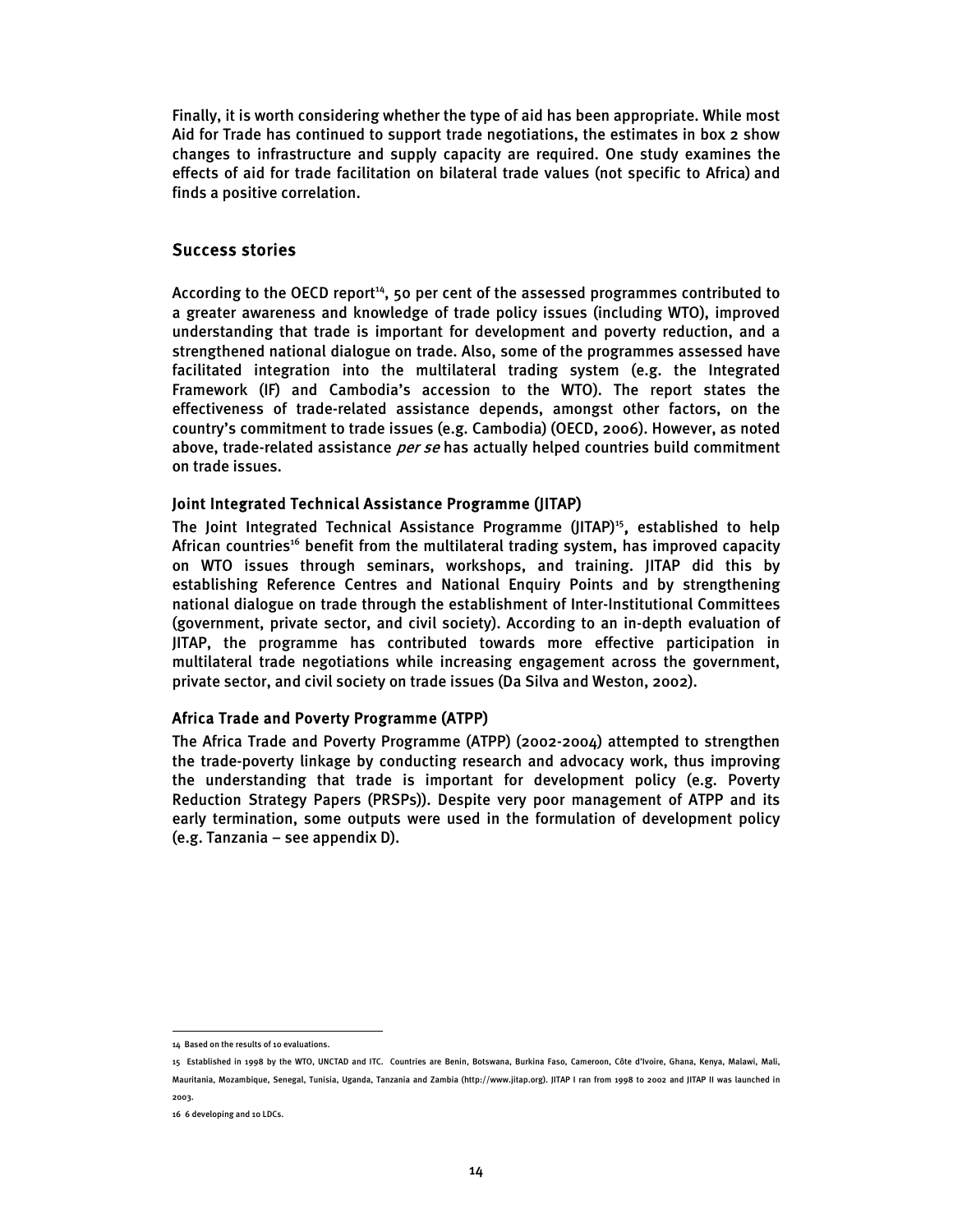### Integrated Framework (IF)

The Integrated Framework (IF) was established in 1997 by six multilateral institutions<sup>17</sup>. It aims to support LDCs in mainstreaming trade into national development strategies and to assist in the coordination and delivery of trade-related assistance by core agencies and other donors in response to identified needs. Poor performance in the first few years led to reform in 2000, since IF largely failed to achieve its stated objectives  $(WTO, 2000)^{18}$ . The revamped IF is composed of three stages:

- Preparation This includes an official request from the LDC to join the IF process, the establishment of the national IF steering committee, and the identification of a lead donor.
- *Diagnostics* This entails drafting a Diagnostic Trade Integration Study (DTIS), a study which identifies key constraints to a country's ability to trade, and recommends a set of policy reform priorities at the sector level, focusing on reforms which are pro-poor.
- Follow-up Based on the DTIS, an action matrix of policy recommendations and priority technical assistance needs is drafted, to be discussed and validated by stakeholders during a national workshop. The priorities are then incorporated into the country's national development strategy (e.g. PRSP) and the priority technical assistance needs considered by donors.

So far, performance under the new IF suggests its main achievement is improving coordination of trade-related assistance among donors and international organisations, though further progress is needed. However, the experience in-country has been mixed because there is often a lack of donor coordination (OECD, 2006). An exception to this rule is the experience of Tanzania (appendix D), an experience which highlights the effect of strong leadership in managing aid. Here, the Ministry on Trade has been effective managing trade-related assistance.

'Mainstreaming trade' involves the process of identifying, prioritising, sequencing, and integrating trade issues into the overall national development strategy (WTO, 2001 and OECD, 2001). It includes trade policy reform (national, regional and multilateral), capacity building on trade, and market access issues. 'Mainstream trading' should also be accompanied by complementary policies, especially those addressing supply-side constraints (e.g. infrastructure) to increase the productive capacity of the economy (see figure 1) (OECD, 2001). Without the implementation of a broad set of mutually supportive policies, the benefits of trade reform will not be fully realised. Hence, it is not necessarily the best option to include a separate chapter on trade in national development strategies. Trade issues should be linked with sectoral and cross-cutting issues to ensure complete and consistent implementation of reforms with the objective of improving trade performance.

Since the launch of Poverty Reduction Strategy Papers (PRSPs) in 1999, their nature and scope has evolved from focusing on social sectors (e.g. health and education) in first generation PRSPs to focusing on growth and trade in second generation PRSPs. First generation PRSPs neglected both growth and trade, largely due to the prioritisation of social sectors and the desire for 'quick-wins' by both donors and government.

 $\overline{a}$ 17 IMF, ITC, UNCTAD, World Bank, UNDP and WTO. The programme initially covered 12 LDCs and has now been extended to 43.

<sup>18</sup> According to an independent review of the IF published in 2000 (WTO, 2000), the IF lacked country ownership, failed to prioritise TRA needs, had no link to the overall aid architecture, was not adequately demand-driven, was largely unfunded at the country-level and suffered from poor coordination at all levels (the latter was arguably the main cause of the failure of the first IF to achieve its other objectives).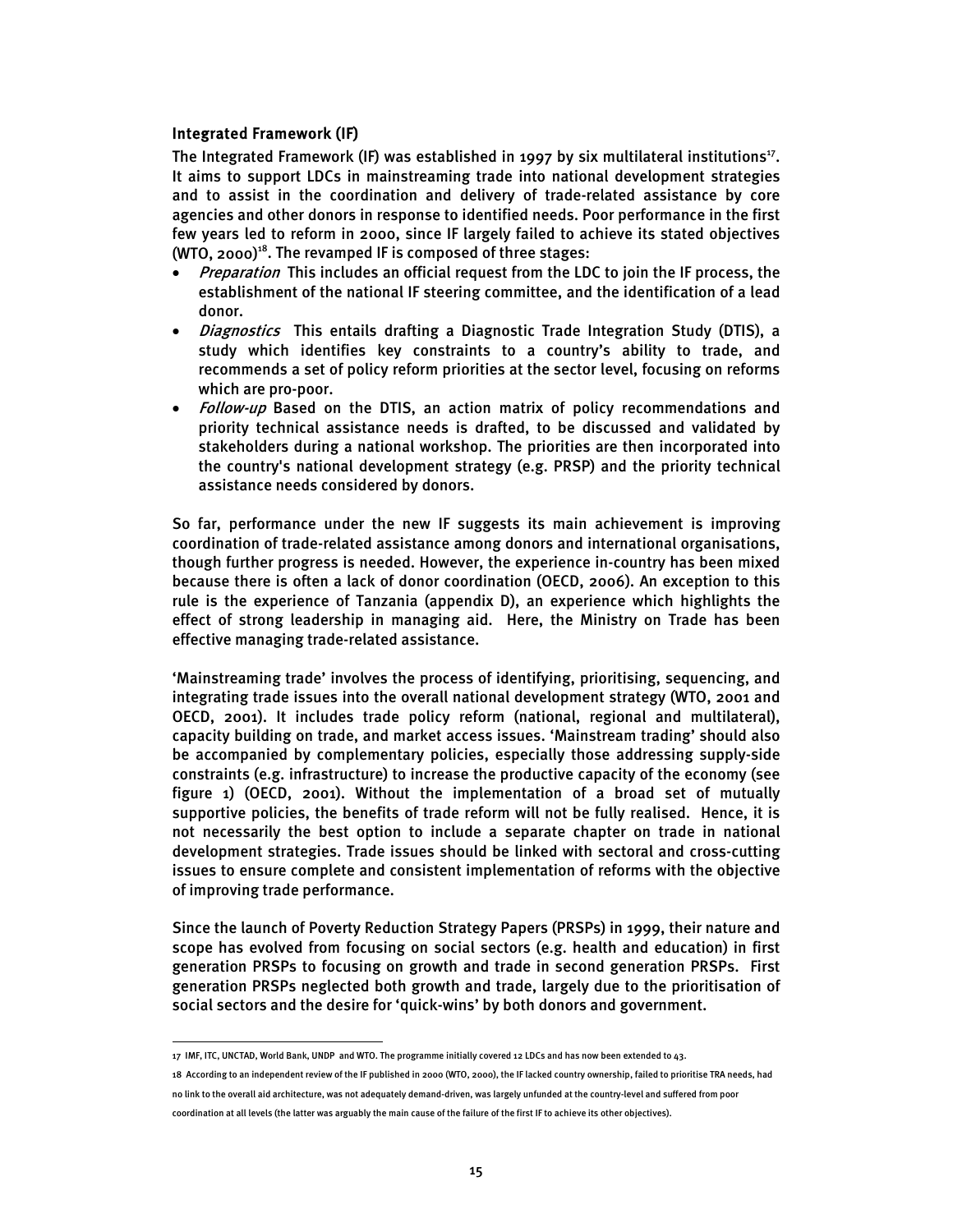Analysis by ODI has found that many second generation PRSPs include growth as the main objective (e.g. Ghana, Kenya and Uganda) or one of the most important objectives (e.g. Burkina Faso and Tanzania). Trade has a more prominent place in second generation PRSPs. Of the five African countries reviewed, four have a section or subsection on trade. The trade sections typically discuss how trade policy can contribute to growth and highlight actions to increase export promotion and access to markets (with a heavy focus on the former). Trade is discussed to differing extents throughout the PRSPs, especially with respect to sector strategies.

However, the second generation PRSPs (along with the first generation PRSPs) fail to adequately address the analytical linkages between trade and poverty reduction. As with the first generation PRSPs, too much emphasis is placed on supply-side constraints to trade and export promotion, when demand-side constraints (i.e. market access and regional integration) should receive more attention. Regional integration is an important element of addressing demand-side constraints (E.g. Burkina Faso, Uganda and Kenya). Ghana's PRSP identifies non-tariff barriers as a major demand constraint. The second generation PRSPs may provide more in-depth analysis of supplyside constraints to productive capacity and export potential than the first generation PRSPs, but the links between trade policy, supply-side issues, and complementary policies remain weak.





Source: Adapted from OECD (2001)

 $19$  In addition to mainstreaming trade in national development strategies, relevant trade issues should be integrated into sector strategies (either directly or indirectly through the national development strategy).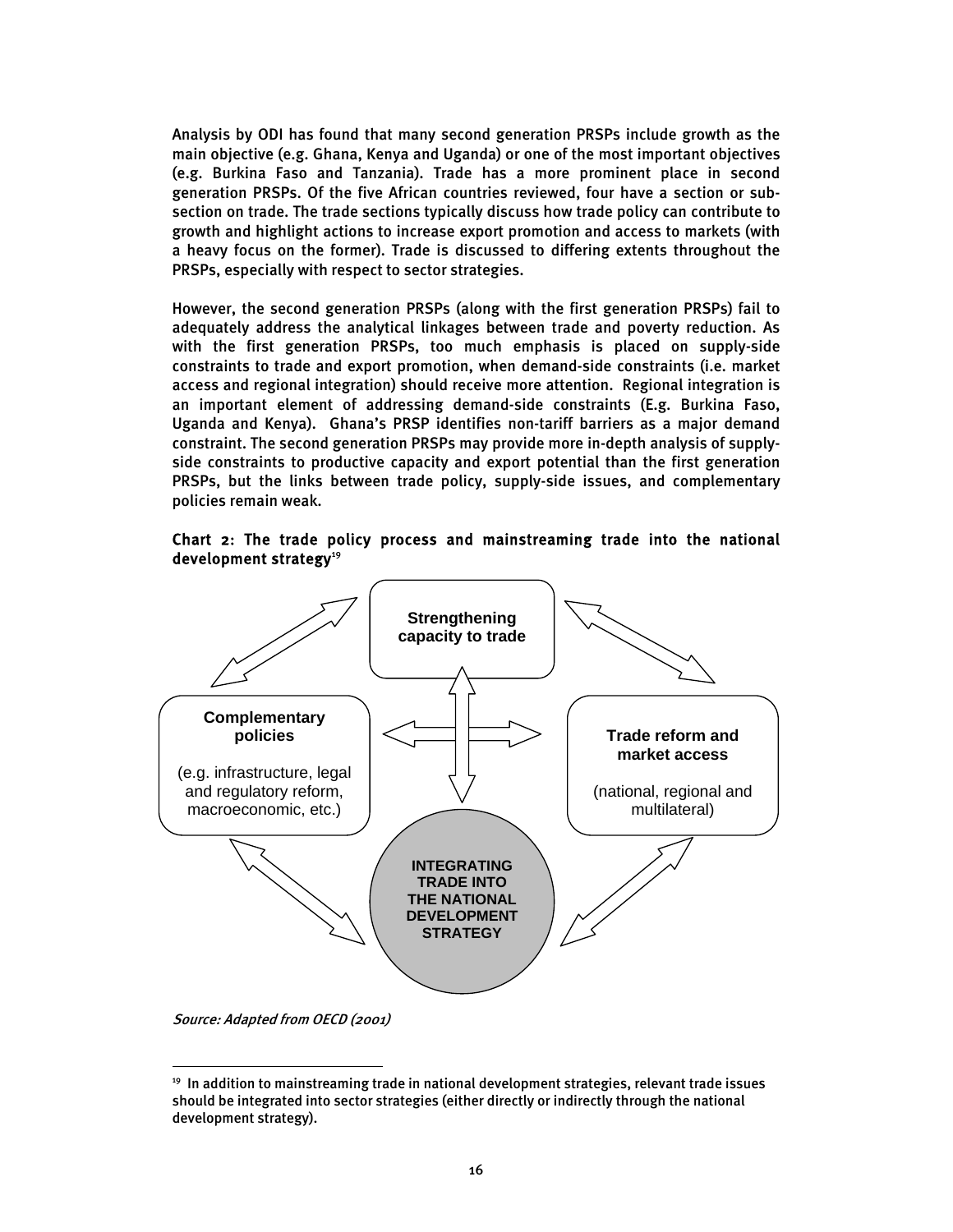Despite a greater focus on growth and trade in second generation PRSPs, fundamental obstacles remain. Improving prospects for growth and trade requires changing priorities for both government and donors and the implementation of a broad set of reforms. Realistically, this is likely to be a medium-term goal with actual improvements in trade performance being a long-term goal. Results are often expected immediately by donors and national governments. For instance, in donor countries, governments are accountable to tax-payers who increasingly expect quick and tangible results (e.g. building hospitals and schools). Donor agencies are often structured according to sectors or disciplines, a structure which discourages the kind of collaborative work (e.g. trade advisers working with agriculture advisers; infrastructure specialists working with trade advisers; etc.<sup>20</sup>) required to understand the broad set of actions needed to improve trade performance. National governments and donors, especially central ministries leading the drafting of national development strategies, often lack capacity on trade issues. They also share a lack of in-depth understanding with trade ministries on the reforms needed to improve trade potential.

### Box 4: Mainstreaming trade in PRSPs: views of multilateral organisations<sup>21</sup>

World Bank The trade content is correlated with the growth content of PRSPs.

IMF "Countries with a well-articulated growth strategy in their PRSPs overwhelmingly included trade as part of that strategy". Despite the increase in PRSPs centred on growth strategies, growth and trade strategies continue to be absent in many cases. DTISs have had a positive impact on the quality of the trade discussion in PRSPs.

UNCTAD Trade mainstreaming is "barely being met" as reflected in the lack of specific focus on trade in most PRSPs. Perhaps this is due to institutional and human capacity constraints in many countries undertaking national trade policy formulation. "DTIS could link trade policy analysis and needs assessments to poverty reduction objectives in national development strategies or PRSPs".

UNDP Shortcomings with the analytical approach to mainstreaming are typically limited to projections of export and import growth. In order to mainstream trade, key trade policy objectives need to be identified and appropriately sequenced. Implementation needs to be coordinated with other complementary policies (e.g. macroeconomic, infrastructure, etc).

UNIDO PRSPs have typically focused on social sectors, neglecting productive sectors and trade. Donor policies still neglect giving assistance towards private sector development.

<sup>&</sup>lt;sup>20</sup> However, DFID (since its reorganisation in the early 00s) is promoting collaborative initiatives across sectors and disciplines.

<sup>&</sup>lt;sup>21</sup> Covers countries beyond sub-Saharan Africa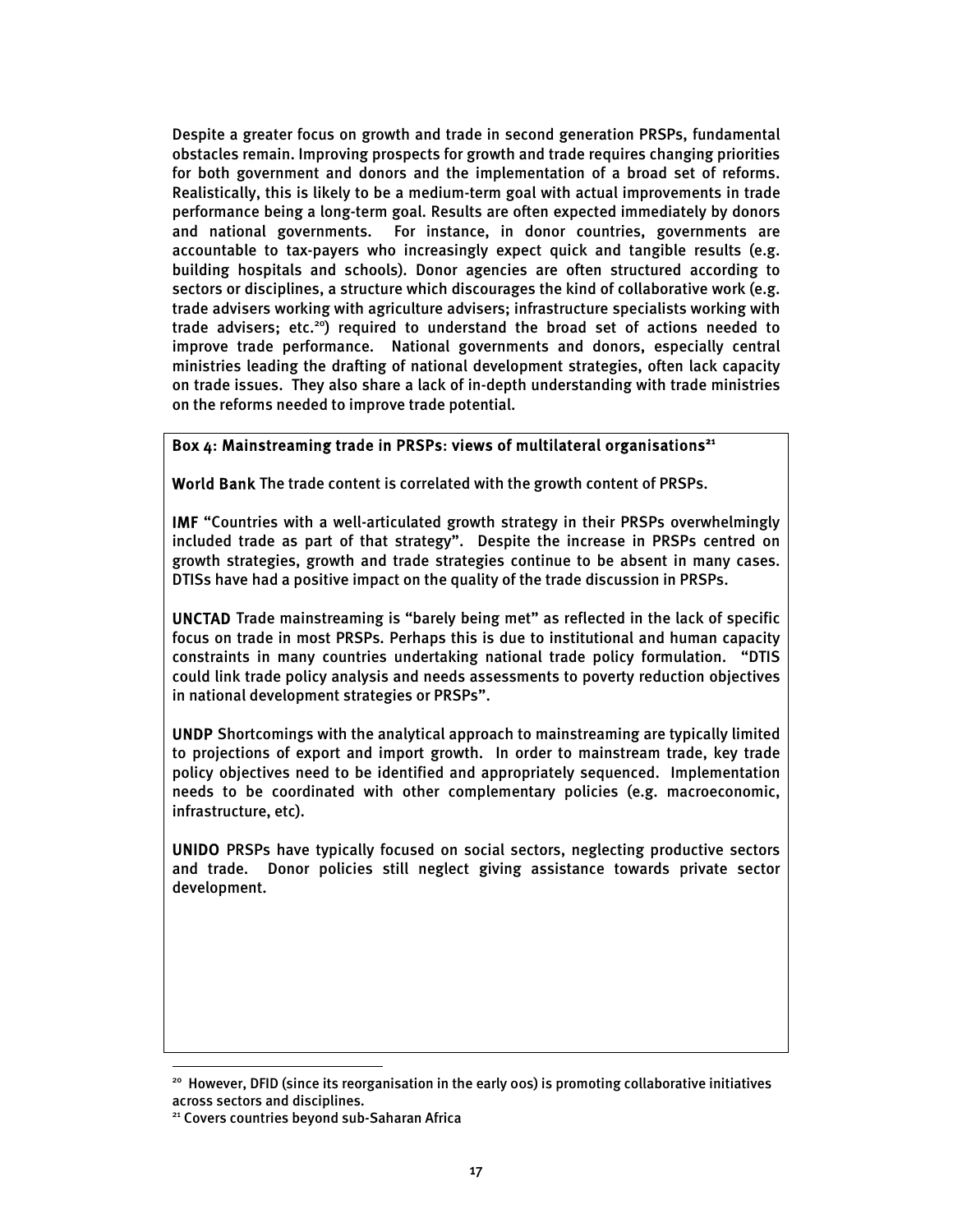ITC Trade has received inadequate attention since the linkages between trade, development, and poverty reduction have not been properly demonstrated to national policy-makers; those involved in development programmes lack capacity on trade, including an insufficient awareness among development agencies of trade opportunities for SMEs.

Source: WTO, 2006 and ODI, 2006

The Aid for Trade Task Force (WTO, 2006) has highlighted the importance of a commitment to mainstream trade into national development strategies as key to the effectiveness of the Aid for Trade initiative. There have been attempts to strengthen the capacity of countries to mainstream trade, especially under the Integrated Framework (IF) and Diagnostic Trade Integration Study (DTIS). However, the DTIS, despite being a key input for mainstreaming trade, has frequently been executed when the timing has suited the donor and/or consultant, instead of being planned around the drafting of national development strategies and/or budget cycles. This reinforces the need for capacity building on trade issues and integrating trade into national development strategies for donors and national governments.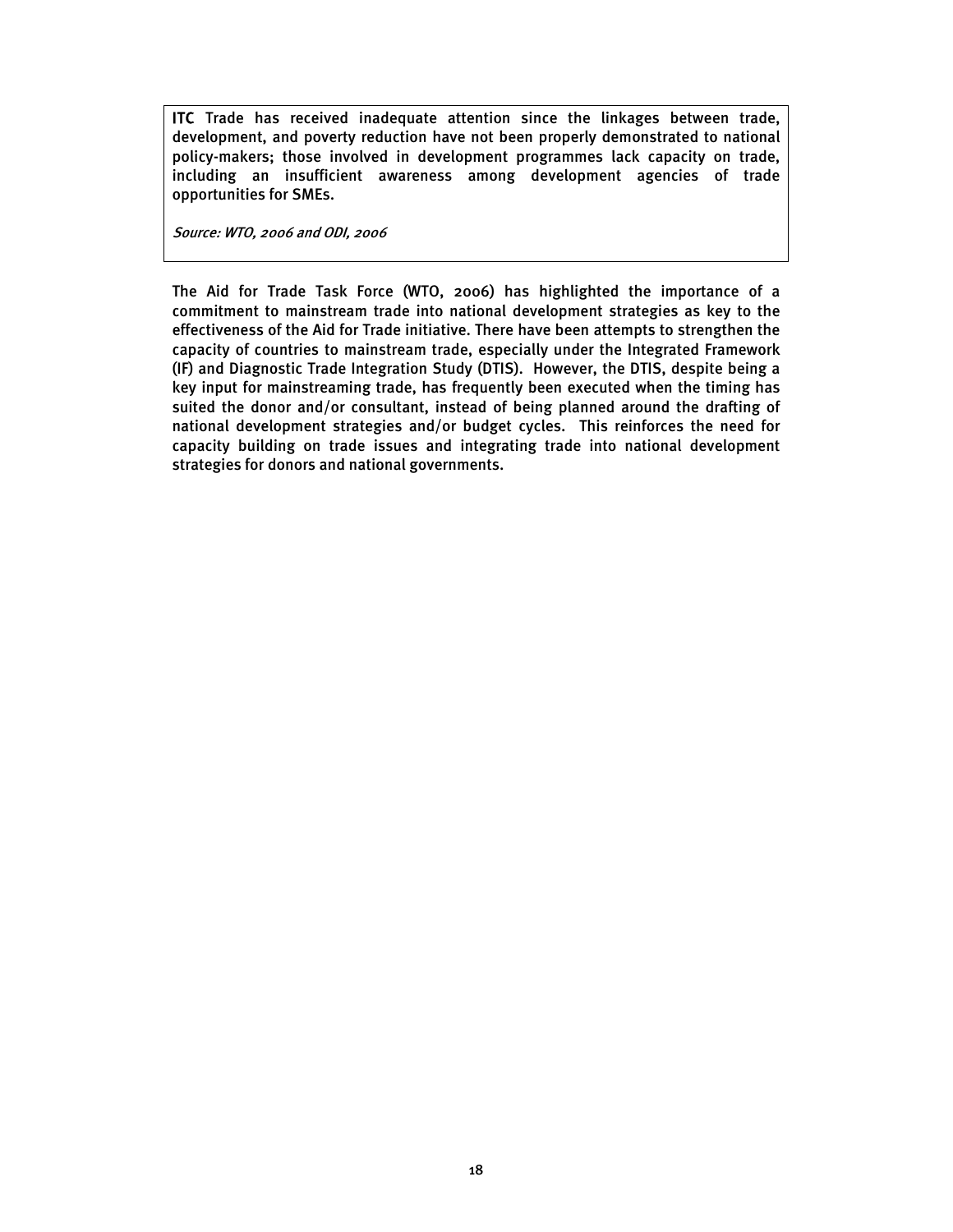## References

- Alexandraki, K. and H.P. Lankes (2004) Estimating the Impact of Preference Erosion on Middle-Income Countries, IMF Working Paper, Washington, DC: IMF.
- Buys, P., U. Deichmann and D. Wheeler (2006), Road Network Upgrading and Overland Trade Expansion in Sub-Saharan Africa, World Bank, mimeo.
- Calì, M. (2007), Scale and Types of Funds for Aid for Trade, ILEAP Negotiation Advisory Brief No. 15.

Calì, M., Grimm, S., Page, S., Phillips, L. and D.W. te Velde (2006), The financial architecture of aid for trade, ILEAP Background Brief No. 9.

Canning, D. (1998), A database of world infrastructure stock, 1960-95, Harvard Institute for International Development, mimeo.

Canning, D., Fay, M. and R. Perotti (1994), Infrastructure and Growth, In M. Baldassarri, L. Paganetto, and E. Phelps, eds., International Differences in Growth Rates. Macmillan Press Ltd.

- Commission for Africa (2005), Our Common Interest: Report of the Commission for Africa, London.
- Da Silva, L. and Weston, A. (2002), Report of the Summative Evaluation of the Joint Integrated Technical Assistance Programme (JITAP), ITC/UNCTAD/WTO, Geneva.
- Dellacha, G. and D.W. te Velde (2007), Analysis of Development Finance Institutions Financial Accounts, report for DFID.
- EC (2007), European Commission contribution to an EU Aid for Trade Strategy, Issue paper for consultation.
- Estache, A. (2005), What do we know about Sub-Saharan Africa's Infrastructure and the Impact of its 1990s reforms?, Draft working paper, World Bank.
- Fay, M. (2000), Financing the Future: Infrastructure Needs in Latin America, 2000-05, World Bank Working Paper No. 2545.
- Francois, J. and M., Manchin (2007), Institutions, Infrastructure, and Trade, World Bank Policy Research Working Paper 4152, March 2007.
- Gillson, I., Hewitt A. and S. Page (2004) Forthcoming Changes in the EU Banana/Sugar Markets: A Menu of Options for an Effective EU Transitional Package, Report to DFID, ODI.
- Hewitt, A. and Gillson, I. (2004) "A Review of the Trade and Poverty Content in PRSPs and Loan-related Documents"

Hoekman, B., A. Mattoo and P. English (eds.) (2002), Development, Trade and the WTO, a Handbook, Washington DC, The World Bank.

- ICA (2007), ICA annual report 2006.
- Integrated Framework (2005), Tanzania: Diagnostic Trade Integration Study
- Kleen, P. and S. Page (2005) Special and differential treatment of developing countries in the World Trade Organization, Global Development Studies No. 2, Ministry for Foreign Affairs, Sweden.
- Lanser P., P. Wijmenga and P. Mwazyunga (2004), Evaluation of the Joint Integrated Technical Assistance Programme, Country Reports of Burkina Faso and Tanzania, IOB Working Document, IOB, The Netherlands.
- Low, P., R. Piermartini and J. Richtering (2005) Multilateral Solutions to the Erosion of Non-Reciprocal Preferences in NAMA, WTO Working Paper ERSD-2005-05.
- Low, P., R. Piermartini and J. Richtering (2006), Non-reciprocal Preference Erosion Arising from MFN Liberalization in Agriculture: What Are the Risks? WTO Working Paper ERSD-2006-02.
- Mattoo, A. (2005) Services in a Development Round, Journal of World Trade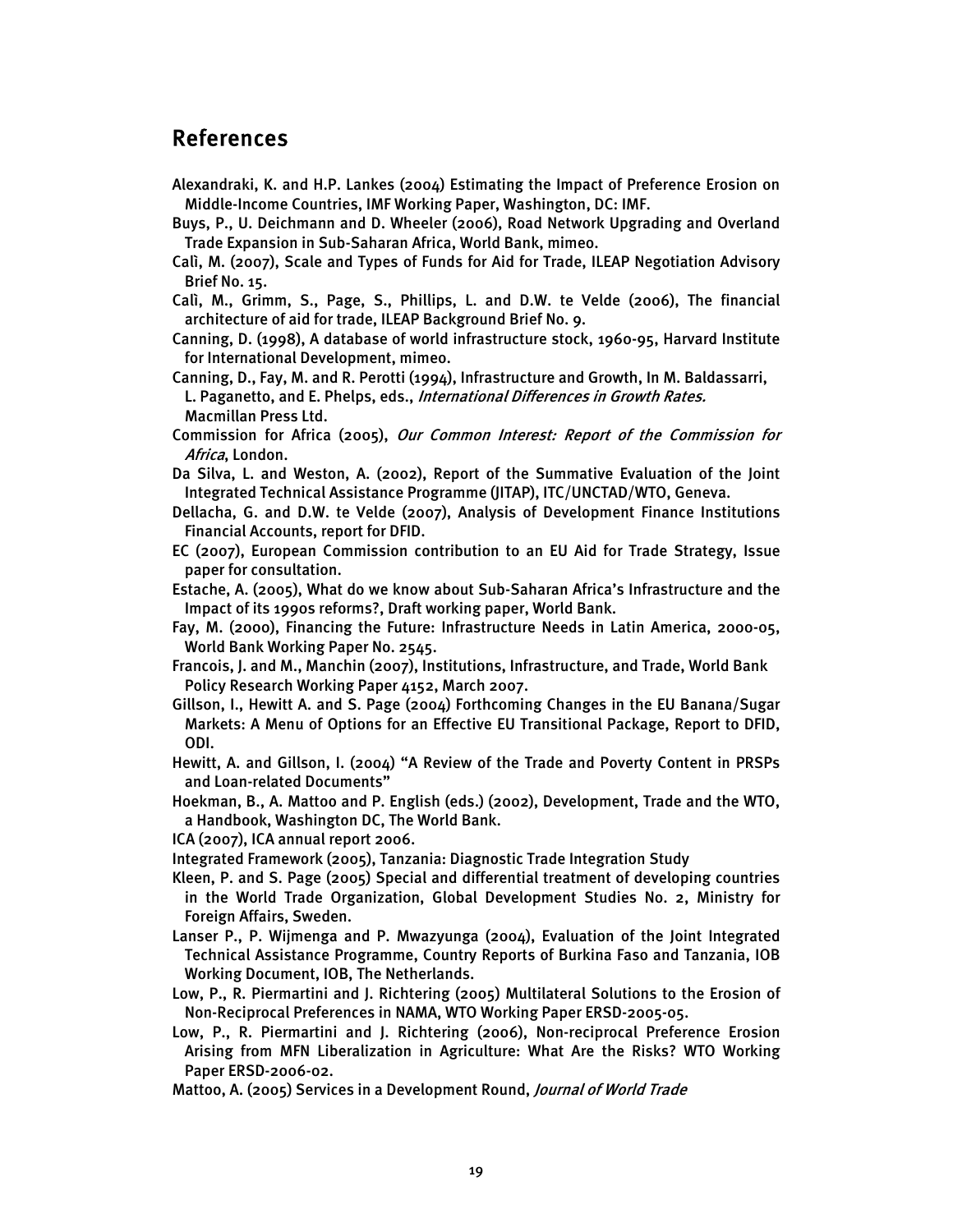- Mitchell, D and Hoppe, M. (2006). 'From Marrakesh to Doha: Effects of Removing Food Subsidies on the Poor,' in Trade, Doha and Development: A Window into the Issues, Newfarmer, R., ed. Washington DC: World Bank.
- ODI (2006) Views on Aid for Trade http://www.odi.org.uk/iedg/aid4trade.html
- OECD (2001), The DAC Guidelines: Strengthening Trade Capacity for Development
- OECD (2006), Trade Related Assistance: What Do Recent Evaluations Tell Us?

Tanzania Trade and Poverty Programme (TTPP) (2004), Priorities for National Trade Policy and the PRSP Review

- UNECA (2005), Economic Report on Africa 2005, Meeting the Challenge of Unemployment and Poverty in Africa, Addis Ababa.
- United Republic of Tanzania (2000), Export Development Project: Foundation for Exportled Growth and Economic Transformation (The Integrated Framework for Trade Development, Volume III)
- United Republic of Tanzania (2005), National Strategy for Growth and Reduction of Poverty
- Velde, D.W. te (2007), Regional Aid for Trade, ILEAP Negotiation Advisory Brief.
- WTO (2000), Report of the Review of the Integrated Framework, WT/LDC/SWG/IF/1
- WTO (2001), Report on the Seminar by the Integrated Framework Core Agencies: The Policy Relevance of Mainstreaming Trade into Country Development Strategies: Perspectives of Least-Developed Countries (WT/LDC/SWG/IF/15/Rev.1)
- WTO (2004) Doha Work Programme, Decision Adopted by the General Council on 1 August 2004, WT/L/579 #04-3297
- WTO (2006) Aid-For-Trade Concept Paper and Timeline for 2006.
- WTO (2006), Aid for Trade Task Force: Recommendations of the Task Force on Aid for Trade, WT/AFT/1
- WTO (2006), Aid for Trade Task Force: Summary of Contributions from Inter-Governmental Organizations: Aid for Trade Task Force (WT/AFT/W/17)
- WTO (2006), Report of the Chairman of the Task Force on an Enhanced Integrated Framework, Including Recommendations, WT/IFSC/W/15.
- WTO-OECD, Trade Capacity Building Database (http://tcbdb.wto.org/)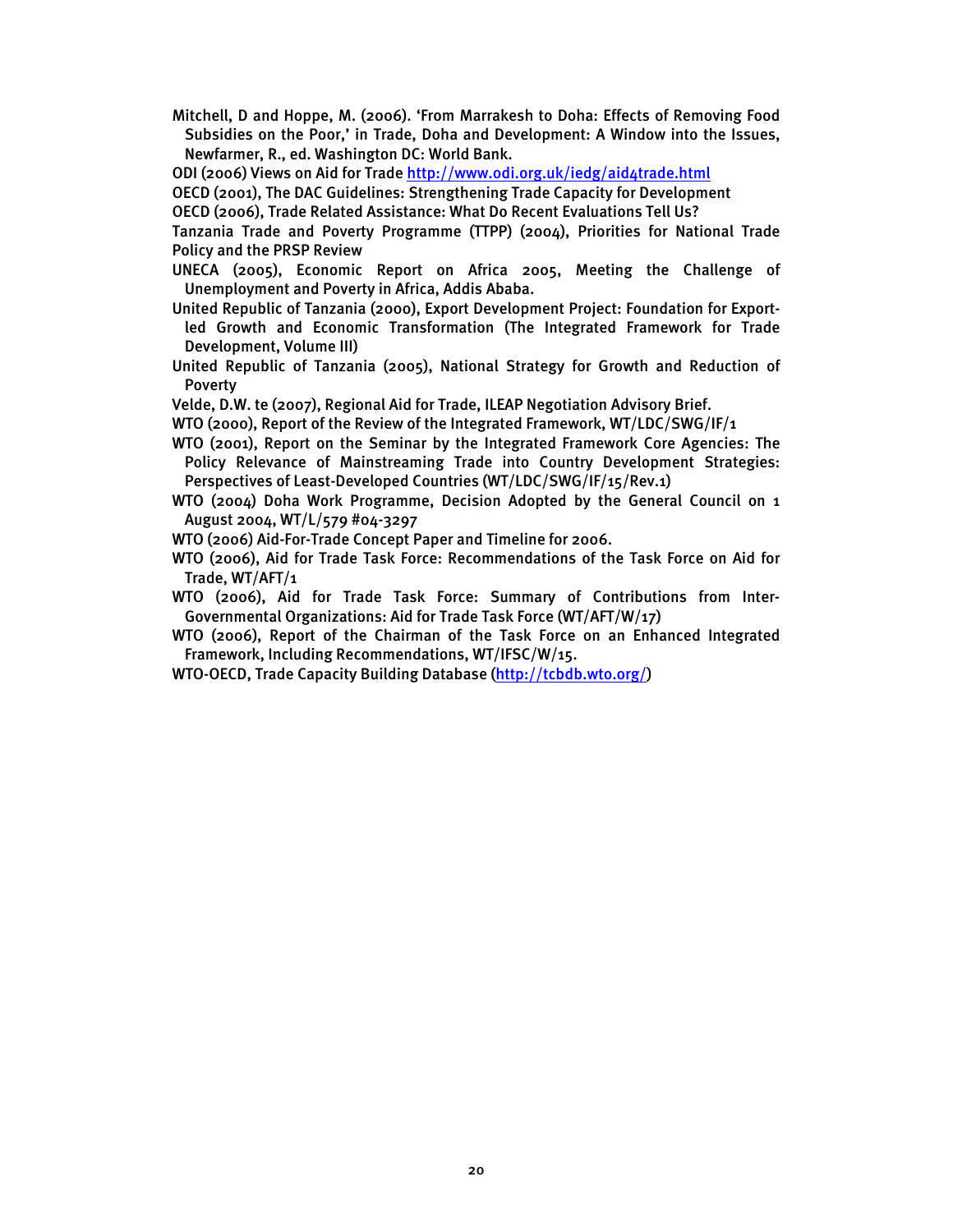# Appendix A Detailed calculations

| All figures in \$US<br>million | <b>B) NFIDCs</b>   | C) Pref<br><b>Erosion</b><br>NAMA-<br>WTO est. | C) Pref<br><b>Erosion</b><br>Agriculture<br>- WTO est. | Pref.<br><b>Erosion</b><br>bound                | C) Total Banana<br>& sugar<br>Pref.<br>- lower Erosion -<br>high lib. | Pref<br><b>Erosion</b><br>(IMF<br>estimates)       | C) Total<br>Pref.<br>erosion<br>- upper<br>bound |
|--------------------------------|--------------------|------------------------------------------------|--------------------------------------------------------|-------------------------------------------------|-----------------------------------------------------------------------|----------------------------------------------------|--------------------------------------------------|
|                                |                    | Low et al.<br>(2005)                           | Low et<br>al.(2006)                                    | Low et al<br>(2005);<br>Low et<br>al.<br>(2006) | Gillson<br>et al.<br>(2004)                                           | IMF (2003)<br>&<br>Alexandraki<br>et al.<br>(2004) | All<br>sources                                   |
| <b>LDC</b>                     | All                |                                                |                                                        |                                                 |                                                                       |                                                    |                                                  |
| Angola                         | x                  | 0.3                                            | $\mathbf o$                                            | 0.3                                             |                                                                       | 21.1                                               | 21.1                                             |
| <b>Benin</b>                   | x                  |                                                |                                                        | 0                                               |                                                                       | 0.3                                                | 0.3                                              |
| <b>Burkina Faso</b>            | x                  |                                                | 1.6                                                    | 1.6                                             |                                                                       | 0.3                                                | 1.6                                              |
| <b>Burundi</b>                 | X                  |                                                |                                                        | 0                                               |                                                                       | $\mathbf{1}$                                       | $\mathbf{1}$                                     |
| <b>Cape Verde</b>              | X                  |                                                |                                                        | O                                               |                                                                       | 0.9                                                | 0.9                                              |
| <b>Central African</b>         |                    |                                                |                                                        |                                                 |                                                                       | 0.7                                                |                                                  |
| Republic                       | x                  |                                                |                                                        | O                                               |                                                                       |                                                    | 0.7                                              |
| Chad                           | x                  |                                                |                                                        | O                                               |                                                                       | 0.1                                                | 0.1                                              |
| <b>Comoros</b>                 | x                  |                                                |                                                        | $\mathbf o$                                     |                                                                       | 0.3                                                | 0.3                                              |
| <b>DRC</b>                     | x                  |                                                | 0.1                                                    | 0.1                                             | 0.7                                                                   | 0.8                                                | 0.8                                              |
| Djibouti                       | X                  |                                                |                                                        |                                                 |                                                                       |                                                    |                                                  |
| <b>Equatorial Guinea</b>       | x                  |                                                |                                                        | o                                               |                                                                       | 1.3                                                | 1.3                                              |
| <b>Eritrea</b>                 | x                  |                                                |                                                        |                                                 |                                                                       |                                                    |                                                  |
| Ethiopia                       | x                  |                                                |                                                        | O                                               |                                                                       | 15.4                                               | 15.4                                             |
| Gambia, The                    | x                  |                                                |                                                        | $\mathbf{o}$                                    |                                                                       | 0.3                                                | 0.3                                              |
| Guinea                         | X                  | 0.2                                            |                                                        | 0.2                                             |                                                                       | $1.6\,$                                            | 1.6                                              |
| Guinea Bissau                  | x                  |                                                |                                                        | $\mathbf{o}$                                    |                                                                       | 0.2                                                | 0.2                                              |
| Lesotho                        | x                  | 30.1                                           |                                                        | 30.1                                            |                                                                       |                                                    | 30.1                                             |
| Liberia                        | x                  |                                                |                                                        | $\mathbf o$                                     |                                                                       | 3.4                                                | 3.4                                              |
| Madagascar                     | х                  | 19.1                                           |                                                        | 19.1                                            | 5.6                                                                   | 8.6                                                | 19.1                                             |
| Malawi                         | x                  | $\mathbf{2}$                                   | 0.8                                                    | 2.8                                             | 13.9                                                                  | 48.6                                               | 48.6                                             |
| Mali                           | x                  |                                                |                                                        | $\mathbf{o}$                                    |                                                                       | 0.1                                                | 0.1                                              |
| Mauritania                     | X                  | 1.7                                            |                                                        | 1.7                                             |                                                                       | 40.4                                               | 40.4                                             |
| Mozambique                     | x                  | 5.5                                            |                                                        | 5.5                                             |                                                                       | 5.7                                                | 5.7                                              |
| <b>Niger</b>                   | X                  |                                                |                                                        |                                                 |                                                                       |                                                    |                                                  |
| Rwanda                         | x                  |                                                |                                                        |                                                 |                                                                       |                                                    |                                                  |
| Senegal                        | X                  | 3.6                                            | 0.5                                                    | 4.1                                             |                                                                       | 23.6                                               | 23.6                                             |
| Sierra Leone                   | X                  | 0.2                                            |                                                        | 0.2                                             |                                                                       | 2.5                                                | 2.5                                              |
| Somalia                        | X                  |                                                |                                                        |                                                 |                                                                       |                                                    |                                                  |
| Sudan                          | X                  |                                                |                                                        | $\mathbf 0$                                     |                                                                       | 6.9                                                | 6.9                                              |
| <b>Tanzania</b>                | X                  | 1.2                                            | 1.4                                                    | 2.6                                             | 5                                                                     | 28.9                                               | 28.9                                             |
| <b>Togo</b>                    | $\pmb{\mathsf{x}}$ | 0.2                                            | 0.1                                                    | 0.3                                             |                                                                       | 1.3                                                | 1.3                                              |
| Uganda                         | X                  | 0.7                                            | 0.5                                                    | $1.2$                                           |                                                                       | 9.1                                                | 9.1                                              |
| Zambia                         | X                  | $\mathbf 0$                                    |                                                        | $\pmb{0}$                                       | 5.5                                                                   |                                                    | 5.5                                              |

#### Table A1: Breakdown of narrow costs for Sub-Saharan Africa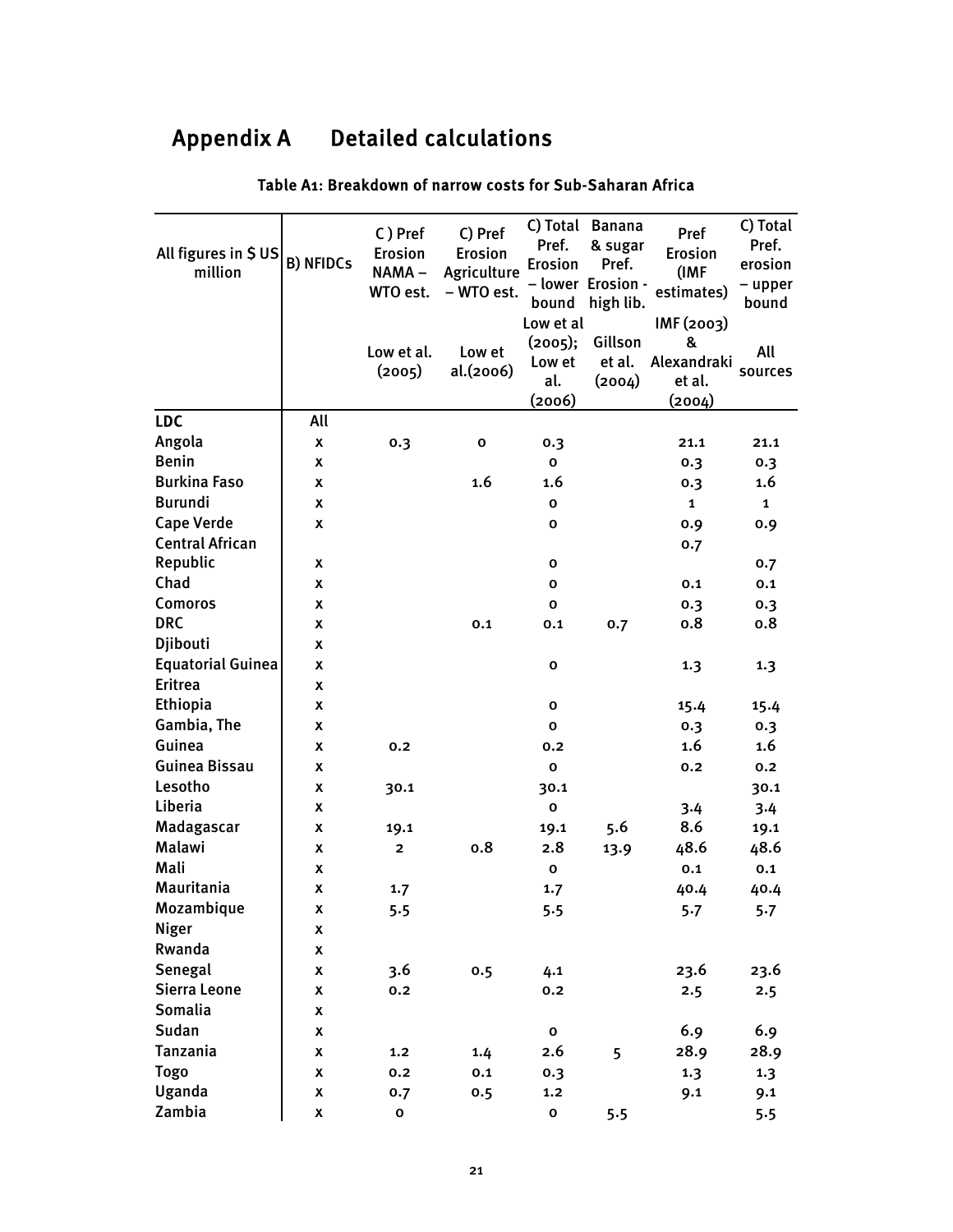| <b>Total LDCs</b><br><b>Other</b> |                                                                                                                 | 64.8                                           | 5                                                      | 69.8                                         | 30.7                                                                | 223.4                                        | 270.8                                            |
|-----------------------------------|-----------------------------------------------------------------------------------------------------------------|------------------------------------------------|--------------------------------------------------------|----------------------------------------------|---------------------------------------------------------------------|----------------------------------------------|--------------------------------------------------|
| Botswana,                         | X                                                                                                               | 0.8                                            | 5.8                                                    | 6.6                                          |                                                                     |                                              | 6.6                                              |
| Cameroon                          |                                                                                                                 | $\mathbf{1}$                                   | 29.8                                                   | 30.8                                         |                                                                     |                                              | 30.8                                             |
| All figures in \$US<br>million    | <b>B) NFIDCs</b>                                                                                                | C) Pref<br><b>Erosion</b><br>NAMA-<br>WTO est. | C) Pref<br><b>Erosion</b><br>Agriculture<br>- WTO est. | C) Total<br>Pref.<br><b>Erosion</b><br>bound | <b>Banana</b><br>& sugar<br>Pref.<br>– lower Erosion -<br>high lib. | Pref<br><b>Erosion</b><br>(IMF<br>estimates) | C) Total<br>Pref.<br>erosion<br>- upper<br>bound |
| C d'Ivoire                        | X                                                                                                               | 25.3                                           | 22.1                                                   | 47.4                                         | 3.7                                                                 | 69                                           | 69                                               |
| Ghana                             |                                                                                                                 |                                                | 0.6                                                    | 0.6                                          |                                                                     |                                              | 0.6                                              |
| Kenya                             | X                                                                                                               | 14                                             | 5.8                                                    | 19.8                                         | 1.3                                                                 |                                              | 19.8                                             |
| <b>Mauritius</b>                  | X                                                                                                               | 31                                             | 23.4                                                   | 54.4                                         | 205.6                                                               | 201                                          | 205.6                                            |
| <b>Namibia</b>                    | X                                                                                                               | 10.7                                           | 6.5                                                    | 17.2                                         |                                                                     |                                              | 17.2                                             |
| <b>Nigeria</b>                    |                                                                                                                 | 1.3                                            | 0.1                                                    | 1.4                                          |                                                                     |                                              | 1.4                                              |
| Swaziland                         |                                                                                                                 | 11.9                                           | 5.6                                                    | 17.5                                         | 41.1                                                                | 21                                           | 41.1                                             |
| Zimbabwe                          |                                                                                                                 | 1.9                                            | 3                                                      | 4.9                                          | 22.7                                                                |                                              | 22.7                                             |
| <b>Total Others</b>               |                                                                                                                 | 97.9                                           | 102.7                                                  | 200.6                                        | 274.4                                                               | 291                                          | 414.8                                            |
| <b>Total Costs</b>                | 171 <x<644< td=""><td>162.7</td><td>107.7</td><td>270.4</td><td>305.1</td><td>514.4</td><td>685.6</td></x<644<> | 162.7                                          | 107.7                                                  | 270.4                                        | 305.1                                                               | 514.4                                        | 685.6                                            |

| Category                                    | <b>Estimation methodology</b>                                                                                                                                                                                          | Amount<br>in US\$<br>mn |
|---------------------------------------------|------------------------------------------------------------------------------------------------------------------------------------------------------------------------------------------------------------------------|-------------------------|
| <b>Total Pref Erosion</b><br>lower bound    | Cumulative value of countries' estimates from Low et al.<br>$(2005)$ and Low et al. $(2006)$<br>Cumulative value of countries' estimates from Low et al.                                                               | 270                     |
| <b>Total Pref Erosion</b><br>upper estimate | $(2005)$ and Low et al. (2006) + estimates for some major losers<br>not included in those studies but included in IMF (2003) and<br>IMF (2004)                                                                         | 686                     |
| <b>Total of</b><br>- upper bound            | Average between method using fixed cost of implementation<br>implementing WTO $(7 \text{ nm})$ times 35 countries and method using percentage (10% -<br>calculated on Jamaica) of total pref erosion cost -upper bound | 140                     |
| <b>Total of</b><br>- lower bound            | Average between method using fixed cost of implementation<br>implementing WTO $(7 \text{ nm})$ times 35 countries and method using percentage (10% -<br>calculated on Jamaica) of total pref erosion cost -lower bound | 160                     |
| <b>Total for NFIDCs -</b><br>upper bound    | Lower bound of Mitchell and Hoppe adjusted for the share of<br>African NFIDCs (52%)                                                                                                                                    | 171                     |
| <b>Total for NFIDCs -</b><br>lower bound    | Upper bound of Mitchell and Hoppe adjusted for the share of<br>African NFIDCs (52%)                                                                                                                                    | 644                     |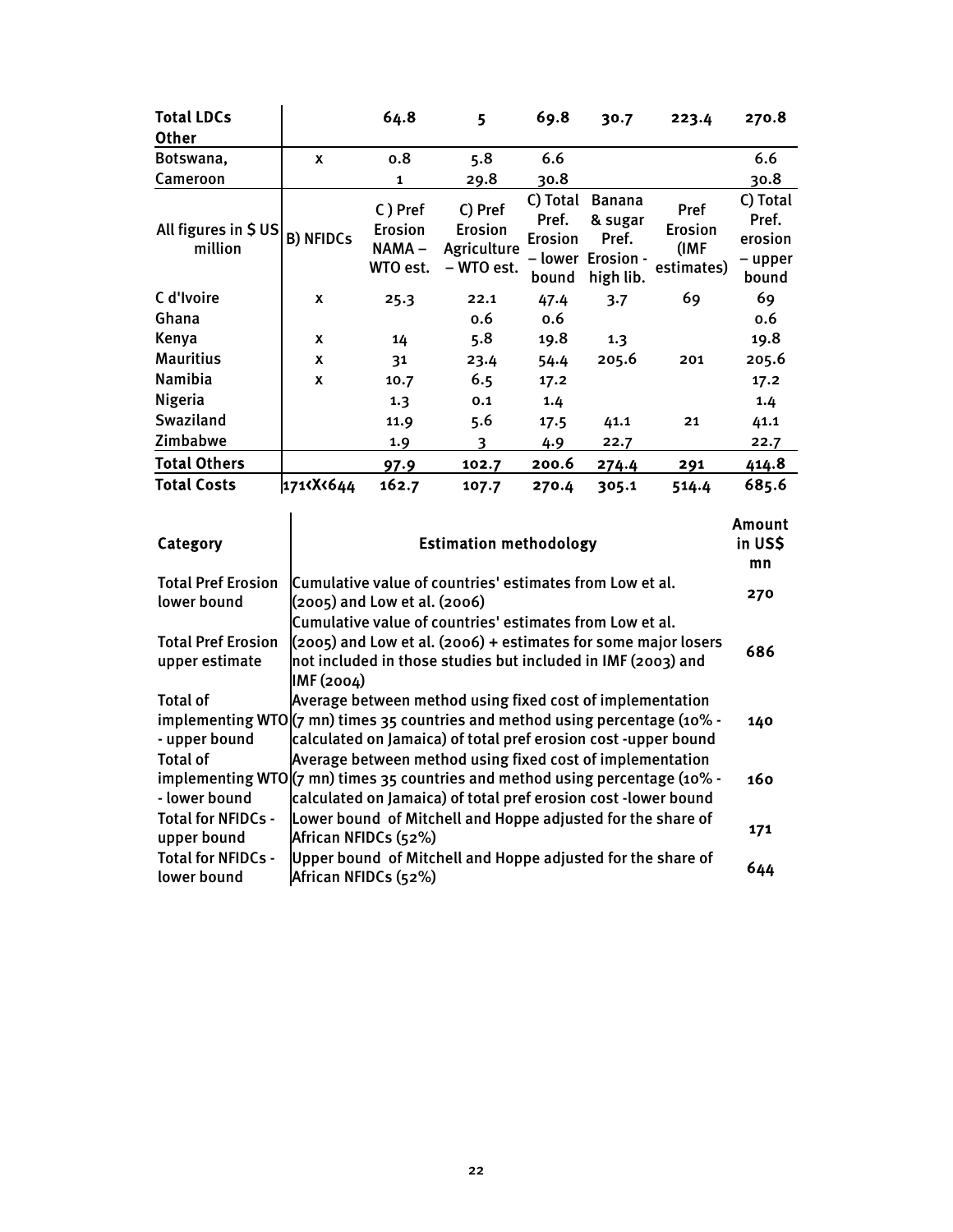#### How data in Table 1 in the text have been calculated

Implementing WTO agreements- The only estimates come from a calculation for Jamaica made by Hoekman et al. (2002), quoted in Kleen and Page (2004), p. 35. They calculate the cost of implementing SPS measures and new rules on customs would amount to about US\$7 million in Jamaica. Starting from this figure, we adopt a combined method in order to get a rough estimate of the cost for SSA. Firstly, we consider the total cost for developing countries by multiplying the 7 million by the number of main SSA countries (i.e.: 35). Given this type of cost is not completely fixed (there may be a variable part related to the size of a country's general adjustment following the implementation of DDA), we also calculate the ratio of this cost (7 million) to the estimated preference erosion costs for Jamaica (about 10%) and apply it to all SSA countries (using the upper and lower bounds of the preference erosion estimation – see below). We then take the average between these two calculations and get the upper and lower bound.

*Cost for NFIDCs* – For this, we have used the upper and lower bounds from a recent World Bank study (Mitchell, Hoppe, 2006), which considers costs for all NFIDCs, and have adjusted these figures to Africa. Clearly, these numbers are sensitive to the size and exact composition of the Doha settlement on agriculture (if reforms are very limited, as proved to be the case in the Uruguay Round, the negative consequences will be equally limited). We take the upper and lower bound from Mitchell and Hoppe (2006), report the results from studies using different assumptions, and then multiply the figure by the share of SSA countries in total NFIDCs  $(52.1\%)$ .<sup>22</sup>

Cost of preference erosion- The lower bound is obtained by adding two sets of estimates from WTO studies: the Low et al. (2005) estimation of costs for nonagricultural products due to preference erosion and the Low et al. (2006) estimation of costs for agriculture products due to preference erosion. The upper bound is obtained from additional estimates by IMF (2003) and Alexandraki and Lankes (2004) of the costs incurred by some major losers, costs which are not included or have a lower estimate in the other studies by Low et al. (e.g. Ethiopia, Malawi, Mauritania, Senegal).

Our estimates are based on WTO studies, as they employ the most up-to-date methodology for calculating adjustment costs from preference erosion. An important part of that methodology is related to the adjustment of preference margin for competition and for utilisation rates (where available). The first type of adjustment accounts for the competition effect from other exporters who benefit from the same preferential scheme or other forms of preferences. This implies estimates will be lower than those that do not take such competition into account. The latter type of adjustment considers the actual rate of preference utilisation by exporters from developing countries (which can be low). This adjustment is computed only for non-agricultural products' access to the US market. The IMF estimates are not comparable to the WTO estimates because they use different methodologies, so caution is required when comparing estimates.

<sup>&</sup>lt;sup>22</sup> This share comes from the following calculation: 33 out of 50 LDCs are SSA countries, plus  $5$ out of the other 23. This means that 38 out of the total 73 NFIDCs are SSA countries.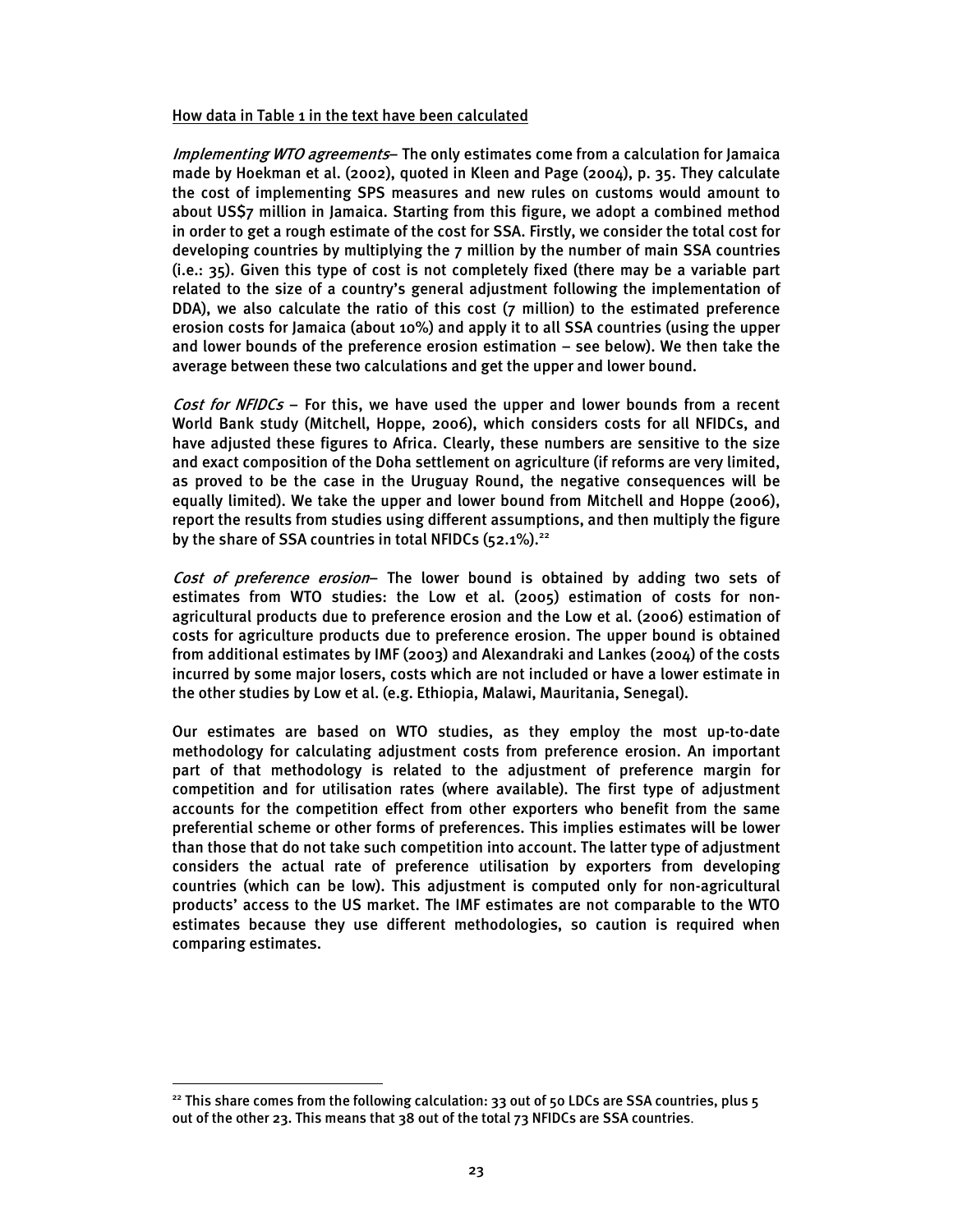Note that all estimates are based on partial information and static calculation, thus they are subject to various biases. One such bias occurs because we do not know the share of benefits or preferences going to the exporter (this share is likely to be less than the 100% assumed by the studies – see e.g. the sugar cases). Another problem relates to the actual utilisation rates of preferences; information is available only for nonagricultural products' access to the US market. Other issues are caused by a lack of consideration of substitution elasticities and dynamic interaction. These estimates include preference erosion in banana and sugar markets as well. We include in Table 1 (although they are not part of the calculation) explicit figures on potential losses in banana and sugar markets from Gillson et al. (2004), in order to see the potential loss in these two relevant markets for some ACP countries.

Implementing TRIPs- The only estimations of these costs are provided by Hoekman et al. (2002), which calculate US\$ 6 million for TRIPS related implementation in Jamaica, and by Mattoo (2005) on the cost of an OECS telecommunications regulatory authority. The total cost of US\$8 million is then compared to the 7 million of point A and proportionately scaled up.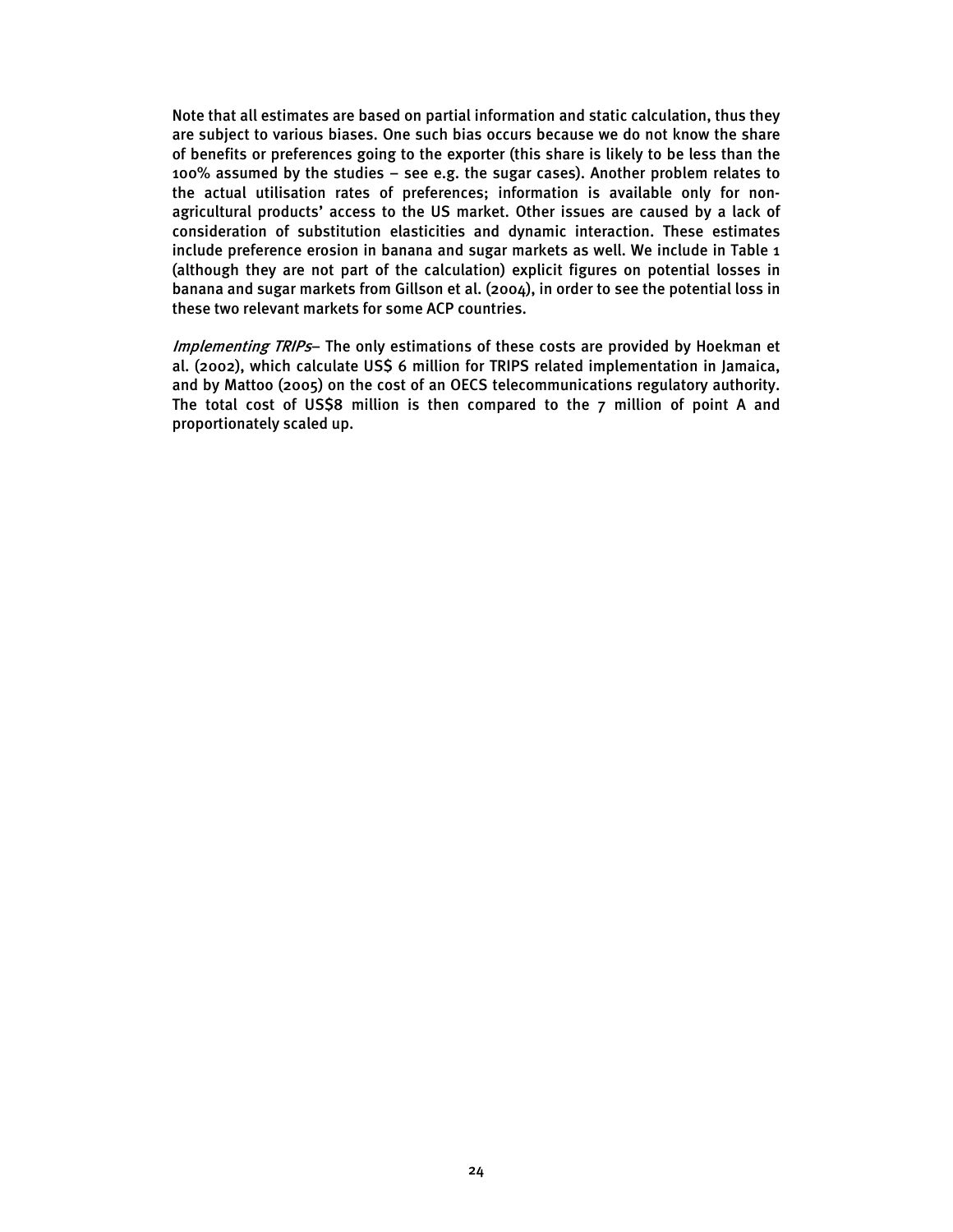# Appendix B Individual country comparisons on infrastructure needs

Individual country comparisons may be helpful in understanding the potential importance of infrastructure gaps on economic indicators and may provide an idea of calculations that could be extended (with more detail) to a large number of areas. Table B1 presents data for Mozambique and Peru (coastal economies of similar size and population) on some infrastructure capacity in terms of factors' endowment. The comparison shows that Peru is endowed with a better level of infrastructure for the three types considered: energy, communications and transport infrastructure. Such structural advantage is associated with a much higher level of trade (both exports and imports) and GDP per capita in Peru. There is no presumption of identifying causality between this limited infrastructure data and economic indicators (infrastructure stimulates trade and GDP growth and vice-versa), but the results are suggestive of a crucial relation in line with other findings. Unfortunately, not much data are available to measure the quality of infrastructure, which could be even more crucial than the quantity of infrastructure for trade development. According to the scant data we have on communications quality (telephone faults per 100 mainlines), Peru fares better than Mozambique.

|                                                        | Mozambique | Peru   | Year |
|--------------------------------------------------------|------------|--------|------|
| <b>Energy</b>                                          |            |        |      |
| Electricity production (kWh per 'ooo population)       | 556        | 844    | 2003 |
| Electric power transmission and distribution losses (% |            |        |      |
| of output)                                             | 9.91       | 10.11  | 2003 |
| Communications                                         |            |        |      |
| Telephone mainlines (per 1,000 people)                 | 4.1        | 67.7   | 2003 |
| Telephone faults (per 100 mainlines)                   | 80         | 17     | 1999 |
| International Internet bandwidth (bits per person)     | 1.0        | 67.7   | 2003 |
| Secure Internet servers (per 1 million people)         | 0.05       | 4.68   | 2004 |
| <b>Transport</b>                                       |            |        |      |
| Rail lines (total route-km) x 1000/total area (sq. Km) | 2.64       | 1.66   | 2002 |
| Roads, total network (km) x 1000/total area (sq. Km)   | 38.77      | 61.04  | 1999 |
| <b>Economic Indicators</b>                             |            |        |      |
| Exports of goods and services (constant 2000 US\$) per |            |        |      |
| capita                                                 | 95         | 433    | 2004 |
| Imports of goods and services (constant 2000 US\$) per |            |        |      |
| capita                                                 | 106        | 418    | 2004 |
| GDP per capita (constant 2000 US\$)                    | 276        | 2,206  | 2004 |
| GDP per capita, PPP (constant 2000 international \$)   | 1,143      | 5,219  | 2004 |
| Population (000)                                       | 19,424     | 27,562 | 2004 |
| Land Area (sq. Km 000)                                 | 784        | 1,280  |      |

### Table B1: Mozambique vs. Peru: infrastructure capacity

Source: World Development Indicators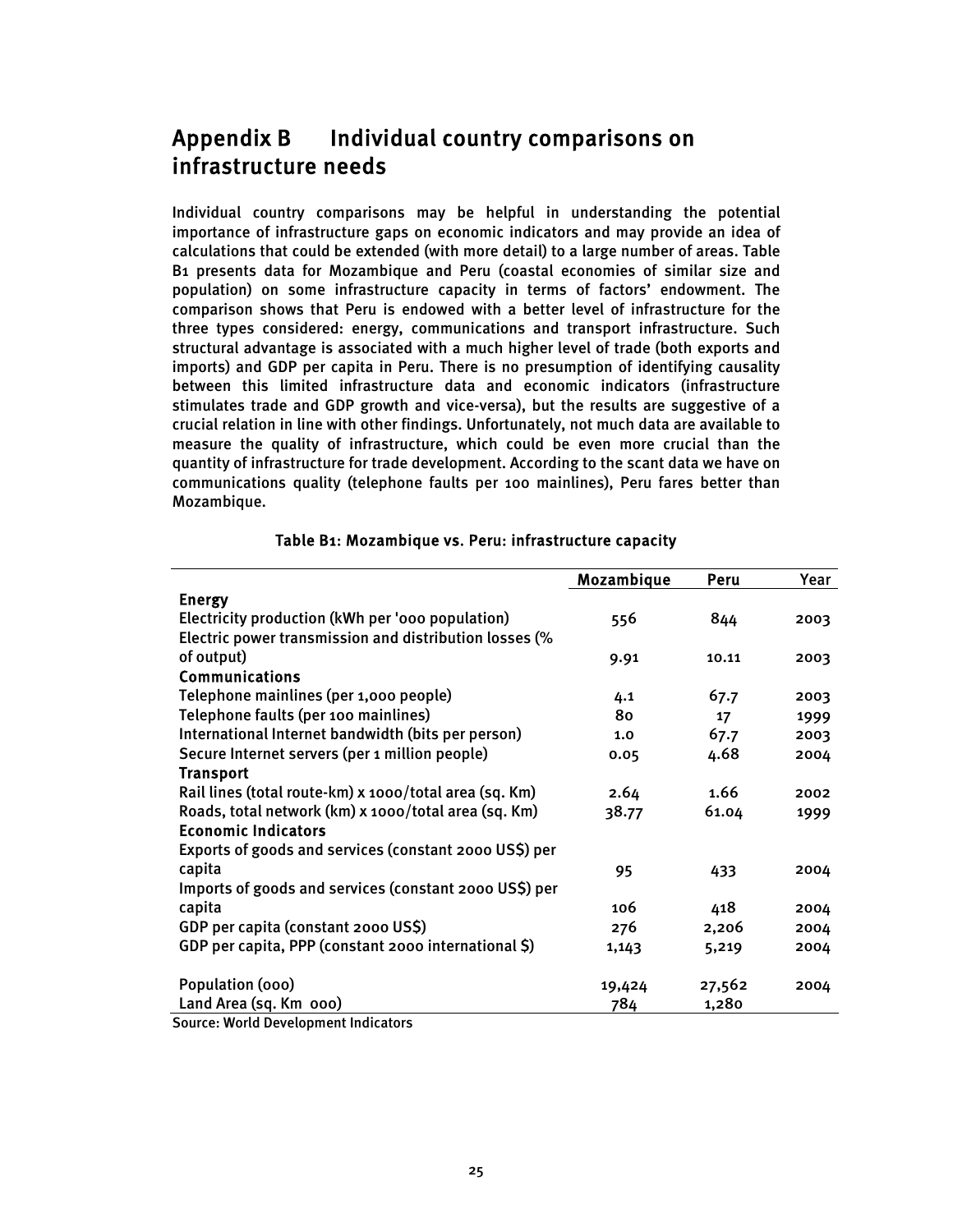An even more telling comparison is the one between two landlocked economies (Chad and Bolivia) where efficient infrastructure should be critical for industrial competitiveness (as transport costs are likely to represent a higher than average share of total costs). Table B2 shows that Bolivia has a clear advantage in terms of communications and transport infrastructure, which is again associated to higher levels of trade and GDP per capita. It is worth noting that in spite of the greater differences in infrastructure, there are smaller differences in outcome between Bolivia and Chad than between Mozambique and Peru.

|                                                      | Chad  | <b>Bolivia</b> | year |
|------------------------------------------------------|-------|----------------|------|
| <b>Communications</b>                                |       |                |      |
| Telephone mainlines (per 1,000 people)               | 1.4   | 69.4           | 2004 |
| Population covered by mobile telephony (%)           | 8.0   | 60.0           | 2004 |
| International Internet bandwidth (bits per person)   | 0.4   | 44.2           | 2004 |
| <b>Transport</b>                                     |       |                |      |
| Roads, paved (% of total roads)                      | 0.8   | 6.4            | 1999 |
| Roads, total network (km) x 1000/total area (sq. Km) | 26.5  | 49.5           | 1999 |
| <b>Economic Indicators</b>                           |       |                |      |
| Exports of goods and services (constant 2000 US\$)   |       |                |      |
| per capita                                           | 138   | 251            | 2004 |
| Imports of goods and services (constant 2000 US\$)   |       |                |      |
| per capita                                           | 123   | 289            | 2004 |
| GDP per capita (constant 2000 US\$)                  | 261   | 1,039          | 2004 |
| GDP per capita, PPP (constant 2000 international \$) | 1,531 | 2,513          | 2004 |
|                                                      |       |                |      |
| Population (000)                                     | 9,448 | 9,009          | 2004 |
| Land area (sq. km ooo)<br>.                          | 1,259 | 1,084          |      |

#### Table B2: Chad vs. Bolivia: infrastructure capacity

Source: World Development Indicators and World Bank – ICT at a Glance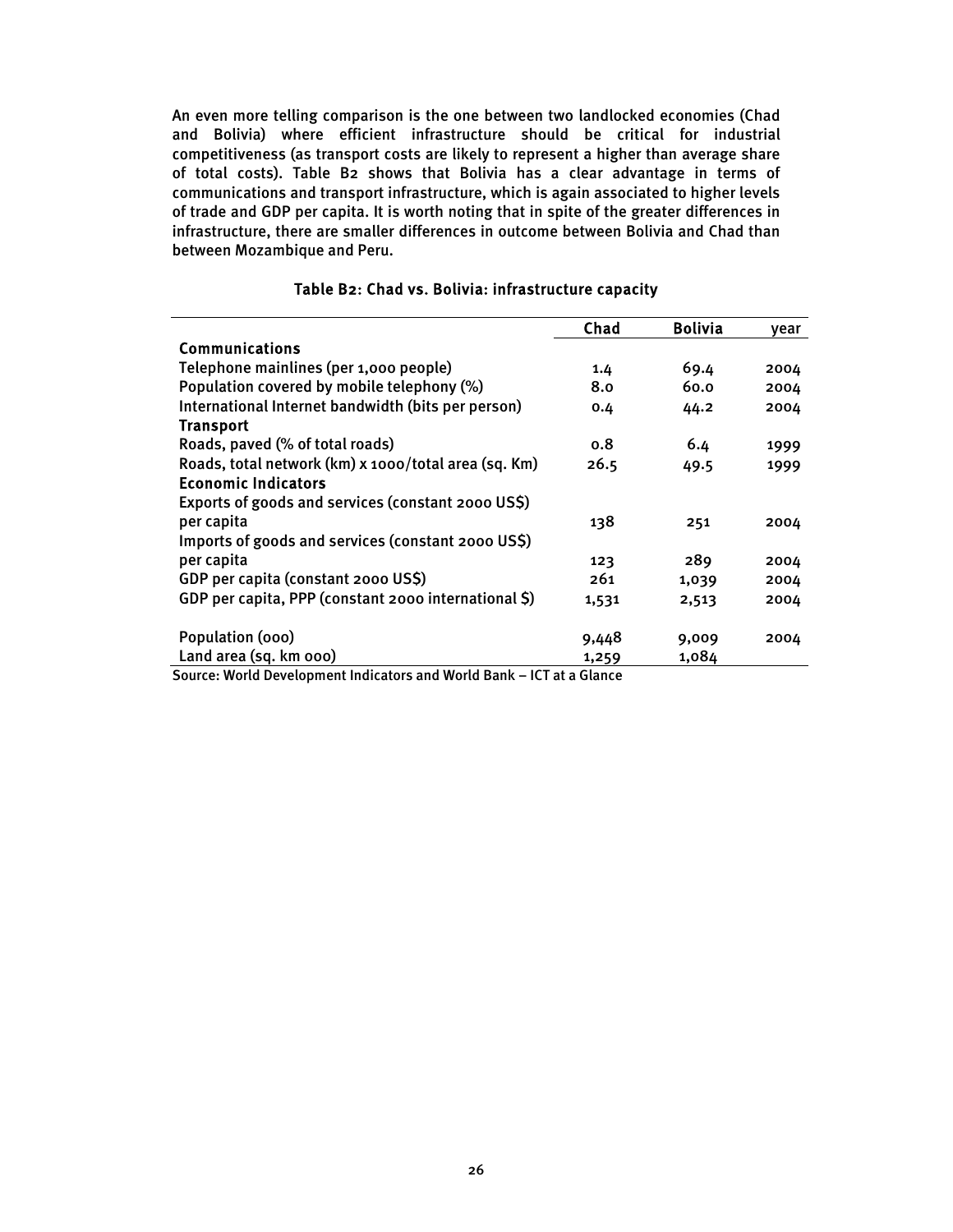# Appendix C EC Trade related assistance

Trade related assistance (TRA) for the ACP under the 9th European Development Fund (EDF – implemented from 2003 to 2007) is provided at three levels (see EC website):

- 1. At all ACP levels, facilities cover mostly short term needs or needs in specific trade related areas (e.g. sanitary and phytosanitary requirements). These facilities are accessible to all ACP countries and regional institutions upon submission of requests. Total amount: € 150 mn.
- 2. The bulk of the TRA support is provided under regional indicative programmes, falling 'in line with' the ACP EU priority attached to regional integration. The total amount is around € 350mn, with approximately €290mn for Africa (with a crude estimate of around US\$300mn).

|                                                             | <b>Trade and RI</b><br>% | <b>Transport</b><br>% | <b>Other</b><br>% | Total<br>Euro (mn) | Of which trade and RI<br>Euro (mn) |
|-------------------------------------------------------------|--------------------------|-----------------------|-------------------|--------------------|------------------------------------|
| <b>Central Africa</b>                                       | $25 - 30$                | $15 - 25$             | $25 - 40$         | 55                 | $14 - 17$                          |
| <b>West Africa</b><br>Eastern and<br>Southern<br>Africa and | 50                       | 35                    | 25                | 236                | 118                                |
| Indian Ocean<br>Southern                                    | $45 - 55$                | $15 - 25$             | $25 - 30$         | 223                | 100-123                            |
| Africa (SADC)<br>Total (approx)                             | $35 - 45$                | $35 - 45$             | up to $20$        | 101                | $35 - 45$<br>290                   |

### Table C1 Trade content of ACP Regional Indicative Programmes, 2002-2007

Source: Velde, D.W. te (2007)

3. At the national level, several ACP countries have earmarked additional funding for projects complementing those funded under the ACP and regional programmes. These projects mainly focus on technical assistance and capacity building related to trade (Burundi, Ethiopia, Kenya, Madagascar, Mali: Namibia, Nigeria, Rwanda, Senegal, Tanzania, Uganda, and Zimbabwe: Trade Capacity Building for private sector).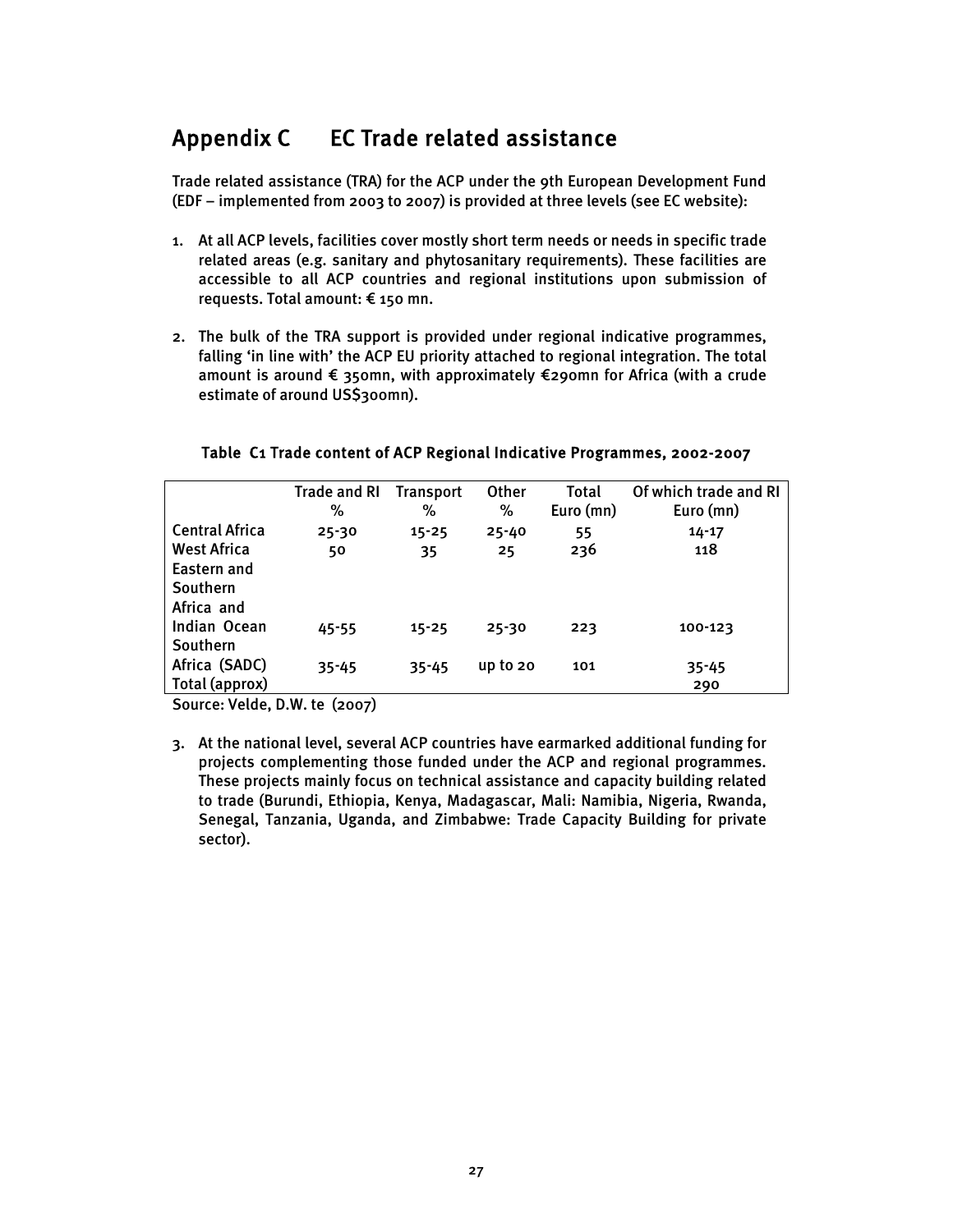# Appendix D Aid for Trade in Tanzania

Tanzania has had several trade-related assistance projects and programmes, many beginning in the late 90s/early 00s. Some of the earlier established projects and programmes (e.g. JITAP) focus on conventional trade-related capacity building activities, including improved participation and integration in the multilateral trading system. Other programs (e.g. IF and Tanzania Trade and Poverty Programme,  $TIPP<sup>23</sup>$ ) cover more broadly defined trade policy activities (e.g. mainstreaming trade).

Under JITAP, the Inter-Institutional Technical Committee and five sub-committees based on WTO agreements<sup>24</sup> have been established. These provide a platform to improve national dialogue and strengthen capacity on WTO agreements across the government, private sector, and civil society. Also, JITAP has organised several workshops to improve understanding on WTO agreements and the multilateral trading system. In addition, Reference Centres<sup>25</sup> have been established and include a large supply of WTO documents. Combined with 3-6 month WTO training courses, knowledge and awareness on WTO agreements amongst several key officials dealing with trade issues has significantly improved as a result of the programme. Despite a significant improvement in awareness on trade issues and WTO agreements across key stakeholders, JITAP's potential has been under-exploited (Lanser et al, 2000). The reference centres have been under utilised by staff (documents are often not unpacked and sorted) and the committees have failed to meet regularly (only 2 of the 5 sub-committees have met).

Tanzania began the IF process with the preparation of a needs assessment (United Republic of Tanzania, 2000) that led to the creation of the on-going Business Environment Strengthening for Tanzania (BEST) programme implemented in December 2003.26 The programme aims to improve the enabling environment for the private sector through legal and regulatory reforms, therefore reducing some of the supply-side constraints to productive capacity and trade. Despite the narrow focus of trade-related assistance projects and programmes typical in many IF countries (before the revamped IF), the first IF in Tanzania was relatively advanced because it was a broader approach to trade-related assistance that addressed supply-side constraints. This was largely due to an emphasis within the IF focal point (i.e. the Ministry of Industry and Trade) on the importance of supply-side capacity and a relatively high degree of leadership from within the Ministry.

<sup>23</sup> Part of ATPP and funded by DFID

<sup>24</sup> Agreements on Agriculture and SPS; Agreements on PSI, Customs Valuation, Rules of Origin and Import Licensing; Agreements on TRIPS, TRIMS, and New Issues; Agreement on Trade in Services; Agreements on Textile and Clothing, TBTs; Subsidies/Countervailing duties, Anti-dumping and Safeguard Measures.

<sup>25</sup> In the Board of External Trade (BET), Ministry of Industry and Trade (MIT) and College for Business Education (CBE).

<sup>26</sup> The following donors agreed to fund the programme: Royal Netherlands Embassy, Department for International Development (DFID), Danida and Sida.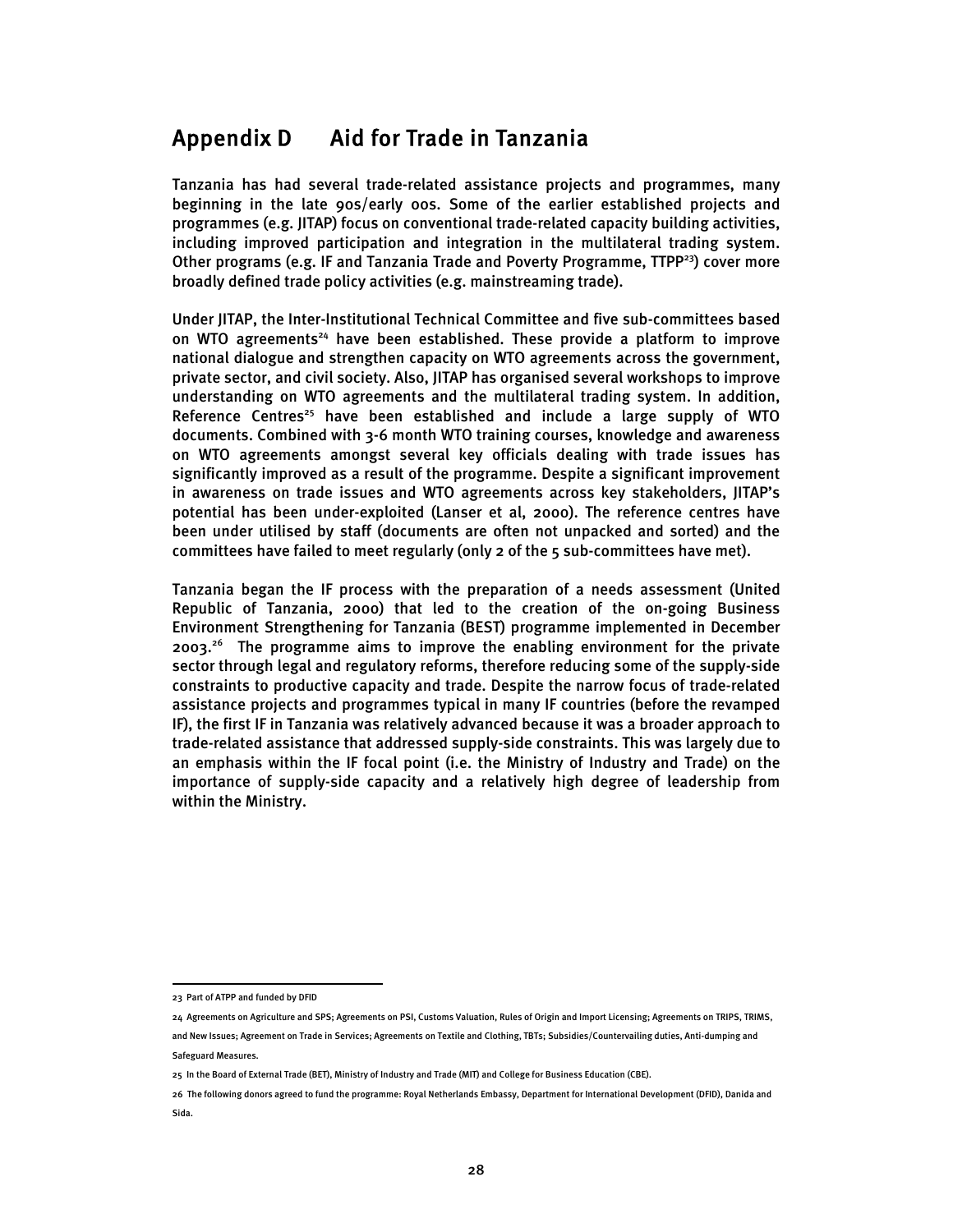A national IF steering committee was established under the first IF and continues under the new IF. It includes members from government, in-country donors, private sector, and civil society to discuss all issues relating to the IF and trade-related assistance. The aim of the committee is coordinating trade-related assistance and providing a platform for decision-making, especially where wide consultation is required in order to approve a project, programme, or activity. It also provides a useful vehicle for gaining additional funds for projects and programmes. The committee has been relatively successful in improving coordination of trade-related assistance at the country level, reducing the transaction costs associated with managing numerous projects and programmes, and aligning donors' priorities on trade with government priorities. The committee has also helped increase awareness and knowledge of trade issues. During the first IF, there was very little communication between the committee and the core agencies, and no incountry donor represented the interests of  $-$  or fed back any information to  $-$  the core agencies. However, this did not appear to inhibit the IF process in-country.

Until 2004/2005, the commitment to trade issues across government remained low, partly due to priorities identified by the first PRSP (2000-2004) and by donors (i.e. predominantly health and education). These priorities undermined any attempts at promoting a broad set of economy-wide reforms necessary to improve the country's capacity to produce and trade. In preparation for the second PRSP (2005-2010), TTPP prepared a report highlighting priorities for the second PRSP. TTPP also supported consultations among government, donors, private sector, and civil society to increase awareness and understanding on the importance of trade for economic growth and poverty reduction. These initiatives helped inform the PRS drafting committee on the role of productive sectors, initiatives which culminated in a greater role for the productive sectors in the second PRSP<sup>27</sup> (United Republic of Tanzania, 2005), and a three-fold budget increase for the Ministry of Industry and Trade, who were expected to lead the implementation of several PRS actions.

Under the new IF process, for which Tanzania's membership was approved in 2004, a DTIS was carried out (between November 2004 and November 2005) in accordance with the priorities agreed to by the Government of Tanzania. The report was approved at a national workshop in November 2005 $^{28}$ . The report states that "it is the 'behind-theborder' agenda, or supply-side constraints, that constitute the major obstacle to export performance" and that "practically all aspects of the development agenda that are important for growth are also important for private investment and exports"<sup>29</sup>. The DTIS process, especially the workshop, has helped improve the commitment to the IF process by government, private sector and civil society. One of the main objectives of the IF is mainstreaming trade in the PRSP using the findings of the DTIS, but the drafting of the DTIS began at a time when the draft of the second PRSP was nearly complete. Nevertheless, the PRSP is a 'living document' and revised every year. Assuming support for the IF and DTIS remains strong, the findings should feed into subsequent revisions of the PRSP and increase the extent to which trade is mainstreamed in the PRSP.

 $\overline{a}$ 27 Known as the MKUKUTA or National Strategy for Growth and Reduction of Poverty (NSGRP)

<sup>28</sup> The National Validation Workshop was attended by around 150 representatives from government, private sector and civil society organisations. The DTIS National Validation Workshops are charged with adopting the action matrix recommendations.

<sup>29</sup> Some of the key issues highlighted are poor infrastructure and high transport costs, prevalence of high and nuisance taxes, lack of skills in several sub-sectors and lack of capacity on SPS.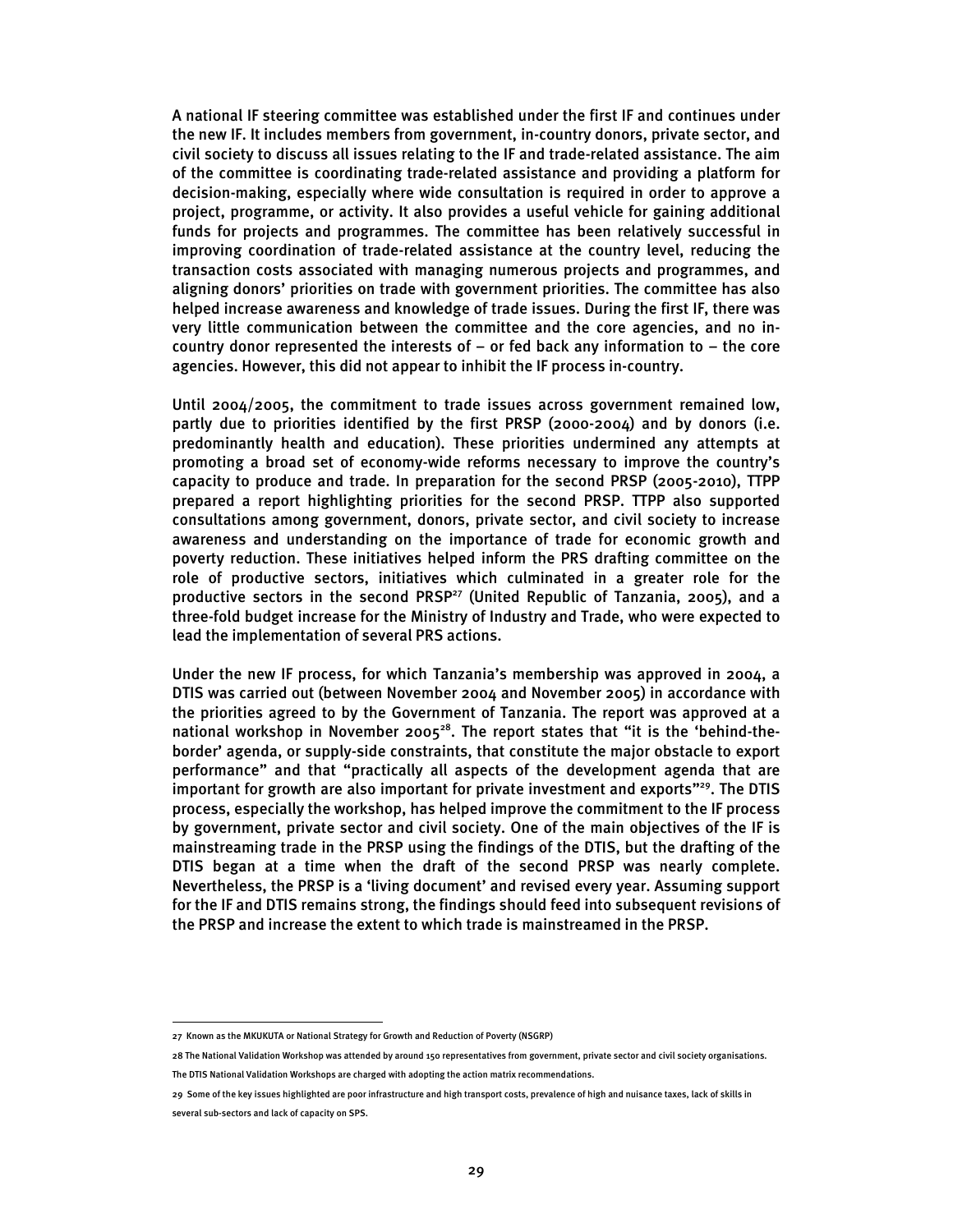In order to achieve greater commitment for the DTIS and increase the chances of implementation for activities under other sectors policies and strategies, the DTIS has been submitted to cabinet and is currently awaiting approval. Also, the Ministry, along with the donors, are investigating the possibility of setting up pooled/basket funding for trade, which will support the implementation of the DTIS recommendations and increase the extent to which trade is mainstreamed. The idea of pooled funds was envisaged before the AfT initiative came along. Conceptually, the idea has been wellreceived. However, in practice, it requires a strong inter-governmental consultation and coordination mechanism, given the cross-cutting nature of trade and effective financial systems. If the support for pooled funding is sufficiently strong, this may be a catalyst for needed institutional reforms.

The strong commitment to trade issues and leadership of trade-related assistance projects and programmes by the Ministry of Industry and Trade has facilitated the delivery of effective trade-related assistance and sequence actions according to government priorities. Current efforts suggest Tanzania may be one of the forerunners amongst IF African countries in taking a broader approach to trade-related assistance. The impact of such activities on trade volumes is likely to be positive; however, such tangible impacts will not occur immediately and may be difficult to attribute to specific actions.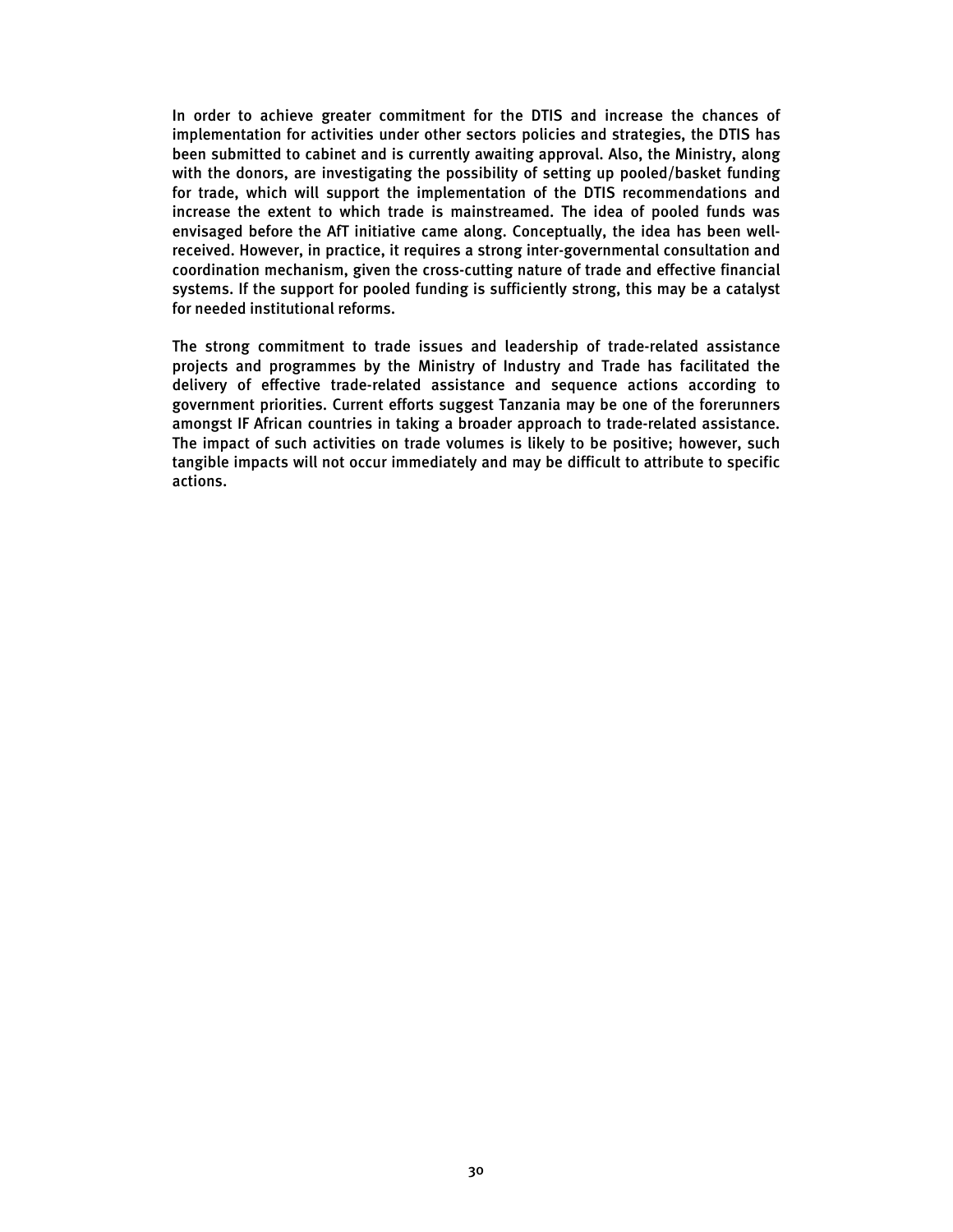# Appendix E How reliable is the OECD/WTO database on Aid for Trade?

A quick examination of the joint OECD/WTO Aid for Trade (AfT) database reveals several issues. We used a complete list of current or planned trade related projects in Malawi (obtained from the Malawi Ministry of Trade) to test the 'robustness' of the data in the WTO database. Because the Ministry of Trade is the institution playing a pivotal role in trade-related projects, this 'Ministry' list constitutes a benchmark and the database should closely resemble it (of course this is more difficult for infrastructure).

The first comparison includes the list of all Malawi projects falling in both macrocategories of the WTO database, Trade Development and Trade Policy and Regulation. This query returns a list of 184 projects between 2001 and 2005, for a total of US\$36.8million (Table 1, first row). The comparison between this list and that of the Ministry yields only two projects in common: one is the largest in the WTO database list (but not in the Ministry list) and the other is the fourth largest. The projects include a regional trade facilitation programme financed by the World Bank worth US\$ 15 million (2001-11) and a support project to the EPA negotiations finance by the EC worth  $\epsilon$  2 million. This result is a bad sign, considering the ministry has 25 projects listed. Moreover, according to the Ministry's list, the EC appears to be the second largest bilateral donor, and the donor with the largest number of projects. According to the WTO database list, the EC has financed only 1 out of 185 projects in Malawi (the one mentioned above). Of course, this is partly explained because the country allocation of all-ACP or regional programmes is not provided in the WTO database.

The projects in the WTO database are much smaller than those in the Ministry list. The WTO projects have an average size of US\$ 200,000 while the Ministry's projects start at € 200,000.

There are various possible reasons for this huge discrepancy:

- 1) different time coverage: All closed projects are excluded from the Ministry list but possibly included in the WTO list, while the more recent projects having just started or about to start are not included in the WTO list.
- 2) different category coverage: e.g. private sector development related categories are likely to be excluded from the WTO database
- 3) different estimation of the trade component of a larger project
- 4) mis-reporting by the donors
- 5) mis-reporting by the Ministry

Using the statistical analysis (SA) tool available in the database, the data retrieved are substantially different from those of the project list. For example, Table 1 provides a direct comparison of the yearly value of total trade-related assistance to Malawi according to the two WTO database's lists. The 'projects' data seem to be more complete between 2001 and 2004 (with a huge difference in 2002), while the SA data is much larger in 2005. Obviously, any analysis carried out using only one of the two WTO data lists would lead to erroneous conclusions. The difference between the project data and the SA data mirrors the different projects covered (in the same database). For example, SA data for 2005 includes the largest EC project in the Ministry list